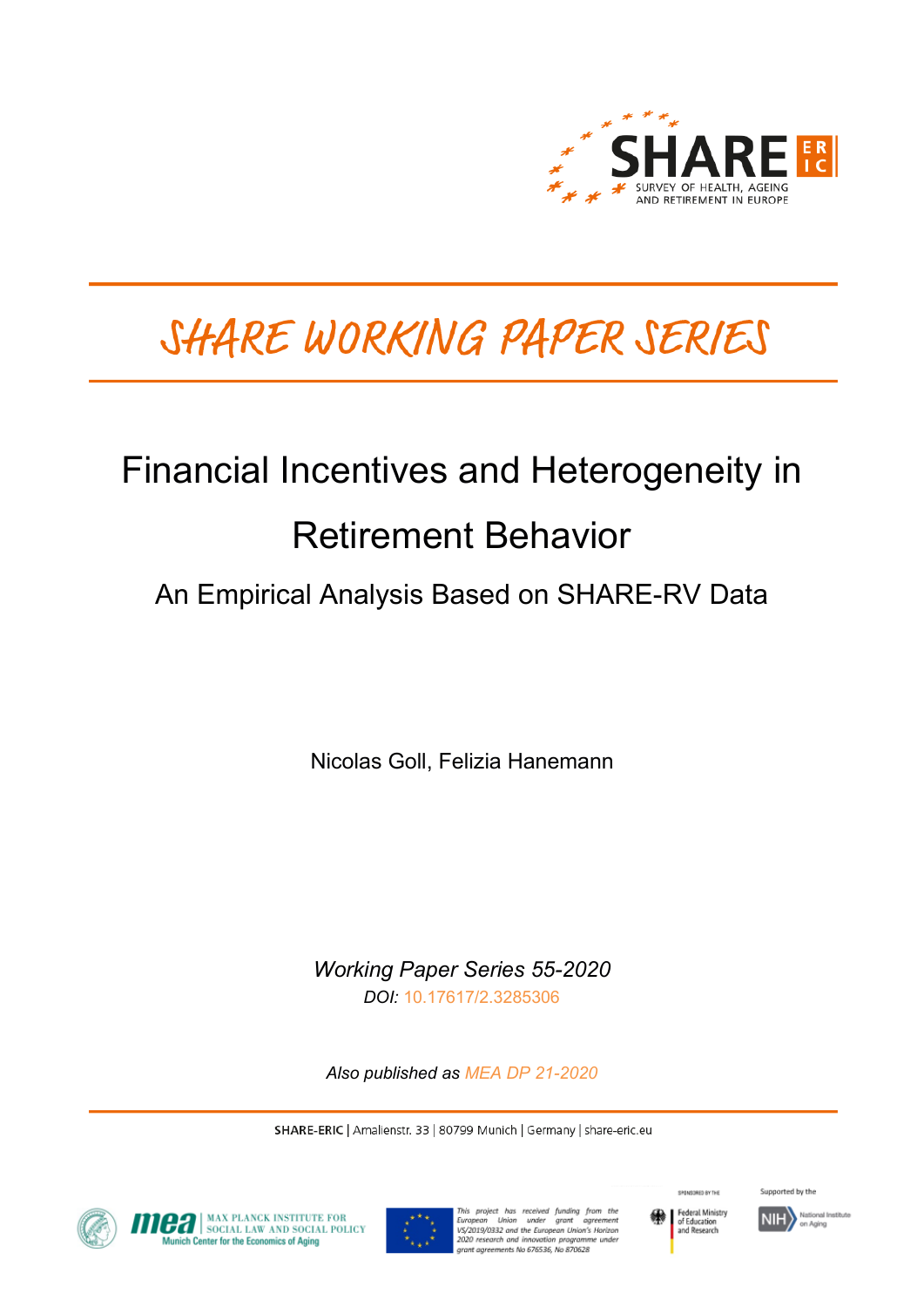# **Financial Incentives and Heterogeneity in Retirement Behavior**

## **An Empirical Analysis Based on SHARE-RV Data**

Nicolas Goll\* and Felizia Hanemann

**Abstract:** Over the past few decades, different reforms have come into force, which aim at keeping older workers in the labor market longer. Broad literature to date has investigated reform effects for the average worker. Evidence on the heterogeneous reform effects on different groups is to date however relatively sparse. We therefore evaluate the 1992 pension reform in Germany, which gradually introduced actuarial deductions for early retirement between 1997 and 2004. We investigate whether individuals with physically demanding jobs at the end of their working career responded differently to the introduction of actuarial deductions in comparison to individuals with physically non-demanding jobs later in life. The gradual introduction of actuarial adjustments offers exogenous cohort-specific variation for the identification of the causal effect of financial incentives on the retirement decision. We estimate Cox proportional hazard models using SHARE-RV data, which offer a direct linkage of administrative data from the German public insurance with the survey data from the Survey of Health, Ageing and Retirement in Europe (SHARE). Results show that the introduction of actuarial deductions in Germany led to a postponed pension benefit claiming date. Individuals working in physically demanding jobs at the end of their working career postponed benefit claiming less than workers in non-physically demanding jobs did.

**Zusammenfassung:** In den vergangenen Jahrzehnten wurden verschiedene Reformen umgesetzt, die auf eine Verlängerung der Erwerbsleben älterer Arbeitnehmer abzielten. In der Literatur wurden bislang überwiegend die durchschnittlichen Effekte dieser Reformen untersucht. Evidenz zu den Auswirkungen auf heterogene Personengruppen ist bislang jedoch relativ begrenzt. Wir untersuchen daher die Auswirkungen der Einführung versicherungsmathematischer Abschläge für den vorzeitigen Renteneintritt, die in der deutschen Gesetzlichen Rentenversicherung (GRV) mit der Rentenreform 1992 eingeführt wurden. Im Speziellen analysieren wir, ob Personen in körperlich anstrengenden Berufen am Ende ihrer beruflichen Laufbahn anders auf die Einführung der Abschläge reagierten als Personen in nicht-anstrengenden Jobs. Die kohortenspezifische Einführung der Abschläge bietet exogene Variation zur Ermittlung des kausalen Reformeffekts auf die Renteneintrittsentscheidung. Wir schätzen Cox-Proportional-Hazard-Modelle unter Verwendung von SHARE-RV-Daten, der direkten Verknüpfung aus administrativen Daten der GRV und Umfragedaten des Surveys of Health, Ageing and Retirement in Europe (SHARE). Die Ergebnisse zeigen, dass Individuen durch die Einführung der Abschläge ihren Renteneintritt aufgeschoben haben, Personen in körperlich anstrengenden Berufen ihren Renteneintritt allerdings weniger stark aufschoben als die Gruppe der Personen in nicht-anstrengenden Berufen.

**Keywords:** Demographic change, retirement policies, retirement behavior, heterogeneity

**JEL Classifications:** H55, J26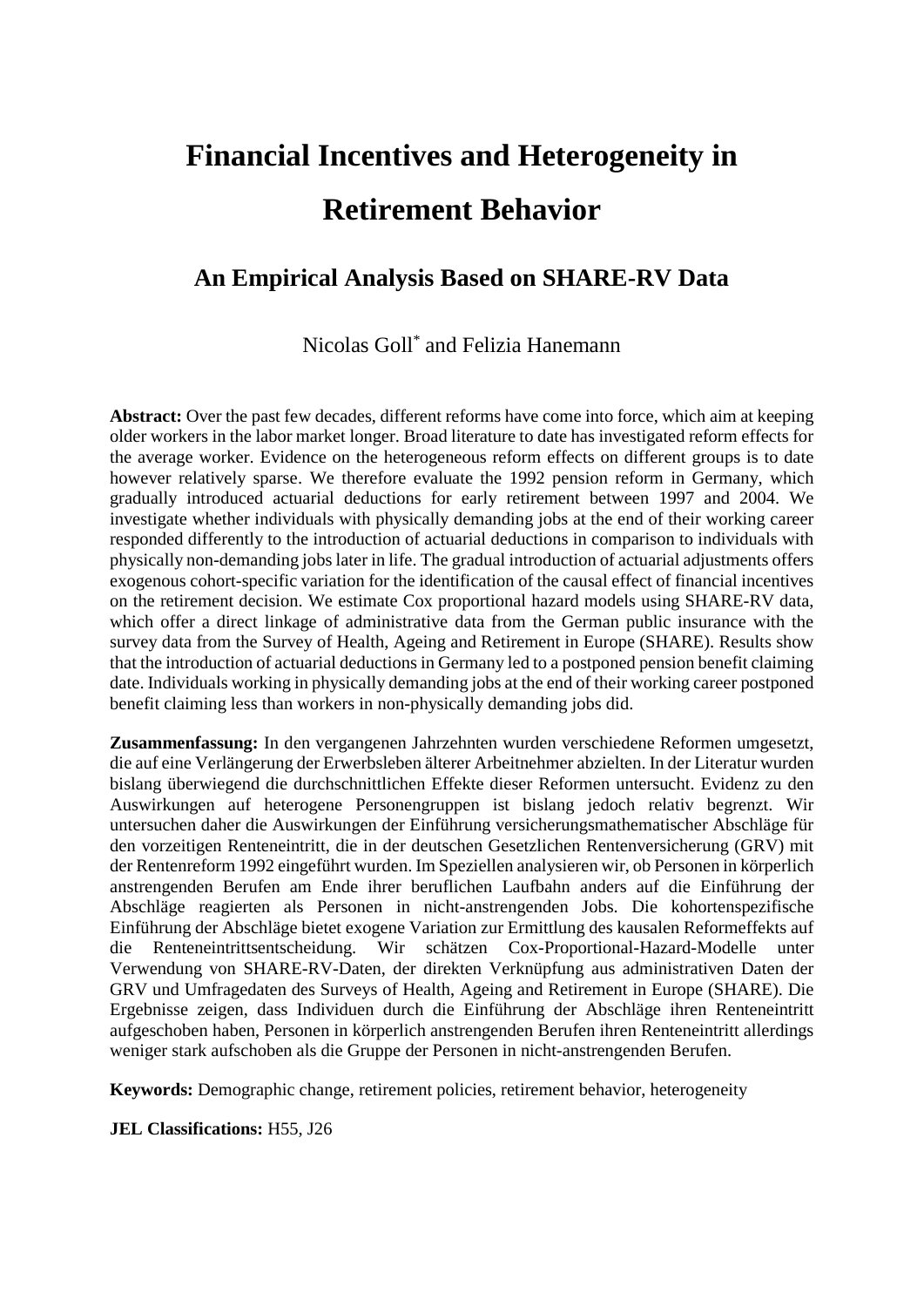#### **Acknowledgements:**

We are grateful to Tabea Bucher-Koenen, an anonymous referee of the SHARE Working Paper series and all the participants at the MEA Seminar for useful comments. Special thanks go to Johannes Rausch for providing projections from MEA's pension simulation model MEA-PENSIM. We additionally thank Elisabeth Gruber, Hannah Horton and Jana Meiser for their excellent research assistance.

This paper uses data from SHARE-RV. Release version: 6.0.0. (DOI: 10.6103/SHARE.SHARE-RV.600), see Börsch-Supan et al. (2018) and Forschungsdatenzentrum Rentenversicherung/Max-Planck-Institut für Sozialrecht und Sozialpolitik (2019). The SHARE data collection has been funded by the European Commission through FP5 (QLK6-CT-2001- 00360), FP6 (SHARE-I3: RII-CT-2006-062193, COMPARE: CIT5-CT-2005-028857, SHARELIFE: CIT4-CT-2006-028812), FP7 (SHARE-PREP: GA N°211909, SHARE-LEAP: GA N°227822, SHARE M4: GA N°261982) and Horizon 2020 (SHARE-DEV3: GA N°676536, SERISS: GA N°654221) and by DG Employment, Social Affairs & Inclusion. Additional funding from the German Ministry of Education and Research, the Max Planck Society for the Advancement of Science, the US National Institute on Aging (U01\_AG09740-13S2, P01\_AG005842, P01\_AG08291, P30\_AG12815, R21\_AG025169, Y1-AG-4553-01, IAG\_BSR06-11, OGHA\_04- 064, HHSN271201300071C) and from various national funding sources is gratefully acknowledged (see [www.share-project.org\)](http://www.share-project.org/).

*\* Corresponding author*: Nicolas Goll, Munich Center for the Economics of Ageing (MEA) at the Max-Planck-Institute for Social Law and Social Policy, Amalienstr. 33, 80799 Munich. Email: goll@mea.mpisoc.mpg.de.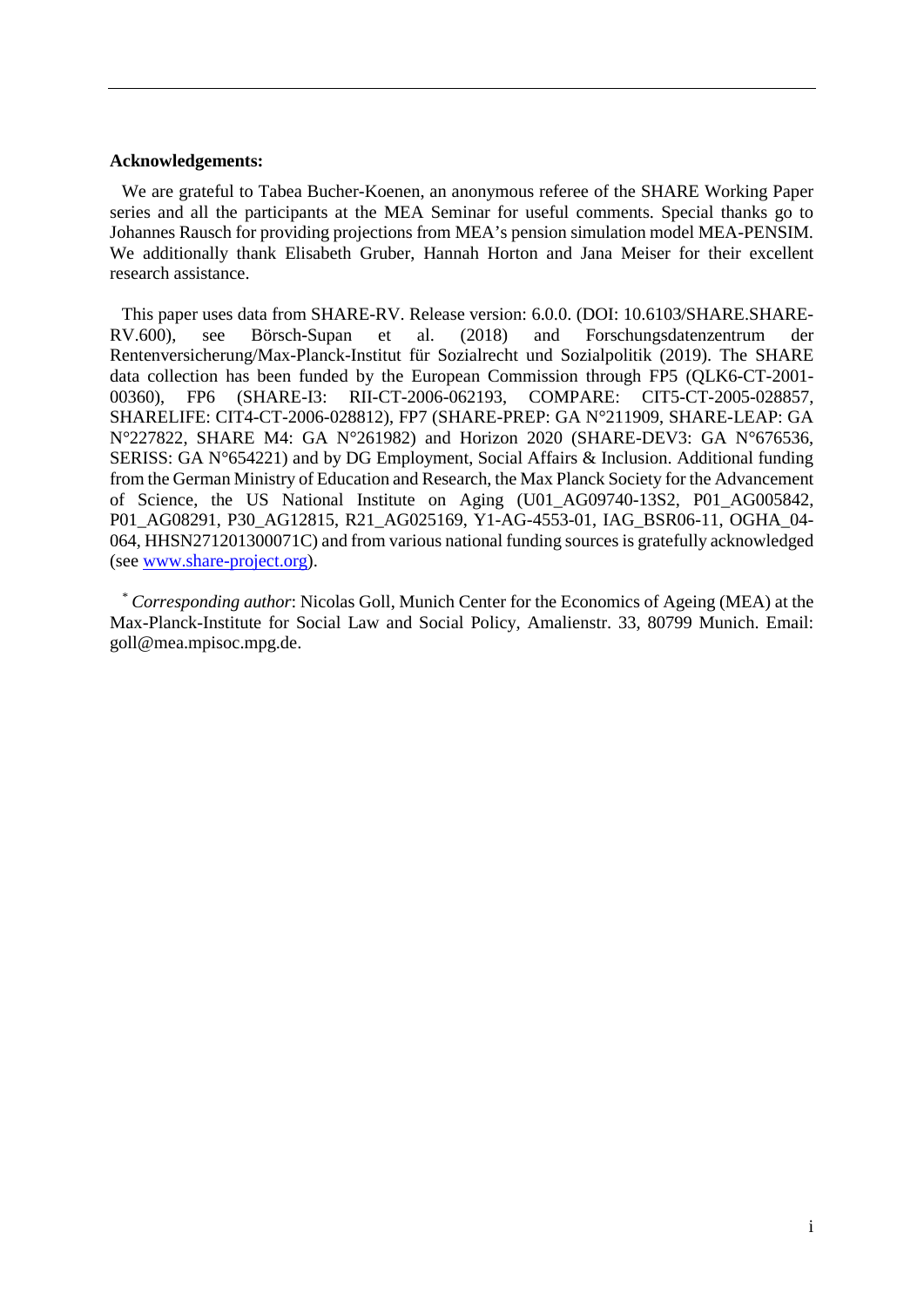#### **1. INTRODUCTION**

Increasing life expectancy and low fertility rates have caused demographic change and population aging in many countries around the world and in particular in Germany. Ageing populations put enormous pressure on pension systems and especially on Pay-As-You-Go (PAYG) funded pension systems. In the light of ongoing demographic developments, many governments have enacted various pension reforms over the past decades aiming at later retirement and longer working lives (see, e.g., OECD 2017a and Börsch-Supan and Coile 2020). A prolongation of individual working careers is supposed to increase contribution payments and to weaken the financial burden of demographic change on pension systems. The reforms often encompassed an increase of eligibility ages for pension receipt or the introduction of actuarial adjustments for early or late retirement. While Germany changed eligibility ages for pension receipt with different reforms, actuarial deductions for early retirement were introduced with the major 1992 reform (see Börsch-Supan et al. 2019 for an overview on the reform process in Germany).

This paper contributes to the literature studying older individuals' labor market behavior responding to reforms of the public pension system by evaluating the introduction of actuarial deduction rates with the 1992 reform in Germany. Besides average pension benefit claiming reactions, we also aim to investigate heterogeneity since evidence on heterogeneous reform effects is to date relatively sparse. We investigate whether individuals with physically demanding jobs at the end of their working career responded differently to the introduction of actuarial deductions in comparison to individuals with physically non-demanding jobs. Workers in physically demanding jobs may lose their work capacity earlier compared to individuals working in non-physically demanding occupations. These physical constraints may cause differences in the abilities to postpone retirement entry as intended by the reforms gearing towards longer working careers. Eventually, the heterogeneity may lead to lower pension benefits for individuals suffering from physically demanding jobs if they are not able to compensate the actuarial deductions with the benefits from longer working lives. So far, there is only little literature that takes this heterogeneity of constraints into account.

Recent empirical literature has shown that specific reform mechanisms have changed individual labor force behavior of older workers (see, e.g., Hanel 2012, Hanel and Riphahn 2012, Riphahn and Schrader 2020, Börsch-Supan et al. 2020, Geyer et al. 2020, Geyer and Welteke 2021). Hanel (2010), Engels et al. (2017) and Giesecke (2018) evaluated the introduction of actuarial deductions with the 1992 reform (as we do). All these studies found that the reforms have led to substantial reactions of older individuals' labor market behavior, although at different magnitudes.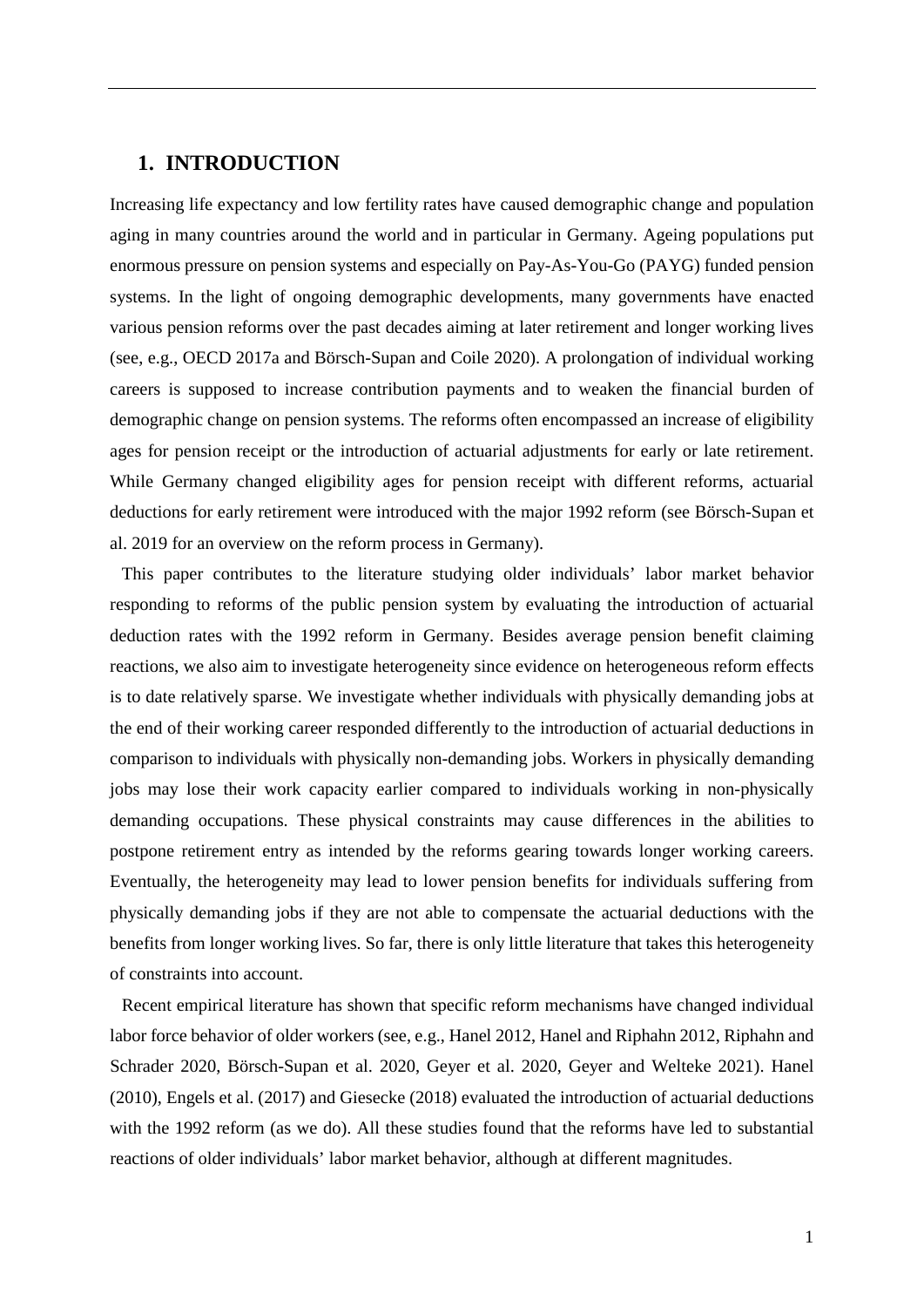The central research question in this paper is whether individuals postpone benefit claiming as a reaction to the introduction of the actuarial deductions. To investigate the heterogeneity of reform effects, we analyze the claiming responses for individuals working in physically demanding jobs compared to individuals in non-manual occupations. Finally, we examine whether the two groups differ in terms of pension wealth. In more detail, we analyze the retirement timing in response to the gradual introduction of actuarial deductions that became effective between 1997 and 2004. Since then, early retirement leads to a permanent pension benefit reduction of 3.6% for each year (0.3% per month) pension benefits are claimed before the official eligibility age for full pension benefits. The intensity of actuarial deductions is a function of the month of birth only. Therefore, the reform provides exogenous variation to identify the reform effect on retirement timing which is a critical issue in analyses of retirement behavior (see Gruber and Wise 2004).<sup>[1](#page-4-0)</sup>

We estimate retirement hazard rates between age 60 and 66 for the birth cohorts 1935 to 1947. We calculate the duration until pension benefit claiming by estimating hazard rates using Cox proportional hazard regressions using the dataset SHARE-RV. SHARE-RV stands for the record linkage of survey data of the Survey of Health, Ageing and Retirement in Europe (SHARE) with administrative data from the German Pension Insurance (*Deutsche Rentenversicherung Bund*, see Börsch-Supan et al. 2018). Due to the linkage, SHARE-RV contains accurate administrative data and profound information about different aspects of the respondents' lives in one single data source. The administrative data part includes very precise monthly information on employment, contribution histories and the date and type of pension claims. This enables us to identify the retirement pathways individuals chose and to precisely compute pension benefits. The survey data part from SHARE offers information on socio-demographics and job characteristics, such as whether individuals were working in physically demanding jobs. The resulting record-linked dataset thus combines the best of both data worlds.

The remainder of the paper is structured as follows. Section 2 provides an overview of related literature and contains our hypotheses. Section 3 thoroughly describes the reform we are investigating and shows how it is embedded in the reform process over the past decades. While Section 4 includes more information about the data, Section 5 shows the empirical approach and presents our results. In Section 6 we conclude.

<span id="page-4-0"></span> $\overline{a}$ 

<sup>&</sup>lt;sup>1</sup> Some studies name this approach a "natural experiment", see e.g. Hanel (2010) and Giesecke (2018).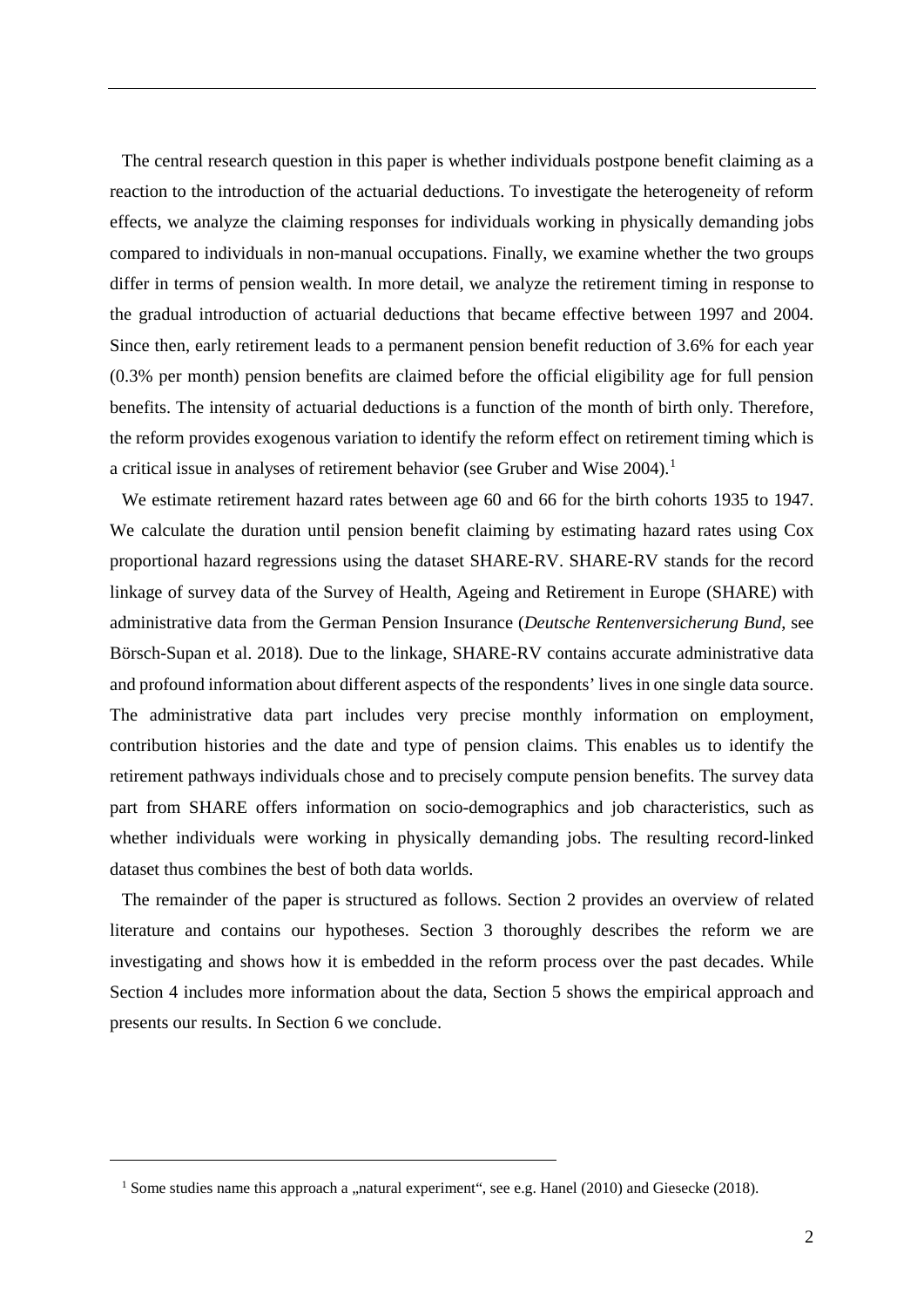#### **2. LITERATURE AND HYPOTHESES**

The paper contributes to two main streams of the literature. The first stream contains studies analyzing the influence of pension benefits and institutional changes on the labor force participation and retirement decision in old age, respectively. The second stream examines the role of working conditions in the retirement decision. In the following, we present relevant studies of the respective literature streams we are contributing to; first separately and linked to each other afterwards.

#### *Pension benefits, financial incentives and the retirement decision*

There is extensive literature on the influence of pension benefits and institutional changes for the retirement decision. Seminal work was done by Gruber and Wise (1999, 2004), who investigated the effect of retirement incentives on the downturn of labor force participation of older individuals by the end of last century. The research group around Gruber and Wise (1999, 2004) found that varying retirement incentives had a strong effect on retirement decisions (see, e.g, the study by Börsch-Supan and Schnabel 1999 for Germany). More recent empirical literature has shown that specific reform devices have changed individual labor force behavior of older workers by evaluating for instance the reform effect of the introduction of actuarial adjustments for early retirement (Hanel 2010, Engels et al. 2017, Giesecke 2018), the increase of the statutory eligibility age (Hanel and Riphahn 2012), the increase of the earliest eligibility age for early retirement (Geyer and Welteke 2021 and Geyer et al. 2020), as well as reforms on disability insurance (Hanel 2012) and unemployment insurance (Riphahn and Schrader 2020). These studies found that the reforms have led to substantial reactions of older individuals' labor market behavior, albeit at varying magnitudes. Ye (2018) analyzes a reform that implemented supplemental pension benefits and shows that additional monthly pension benefits induced female recipients to claim pension benefits earlier. Börsch-Supan and Coile (eds., in progress) investigate the striking trend reversal of employment rates among older individuals between 1970 and 2015. They find that a substantial proportion of the trend reversal is caused by the reform-driven change of the implicit tax on working longer (see, e.g., Börsch-Supan et al. 2020 for evidence on Germany). Beside financial incentives, Seibold (2019) found that reference point effects are a potential explanation of retirement patterns as well.

Since we use the introduction of actuarial adjustments as a source of identification, our study comes closest to the following other studies that examine the same reform: Börsch-Supan and Schnabel (1998) evaluate the reform effect based on *ex ante* simulations. The authors predict a six month increase of the average claiming age. Börsch-Supan et al. (2004) apply the option-value framework and simulate the 1992 reform. The resulting increase of the retirement age amounts to six months for the introduction of adjustment factors. Hanel (2010) confirms this qualitative finding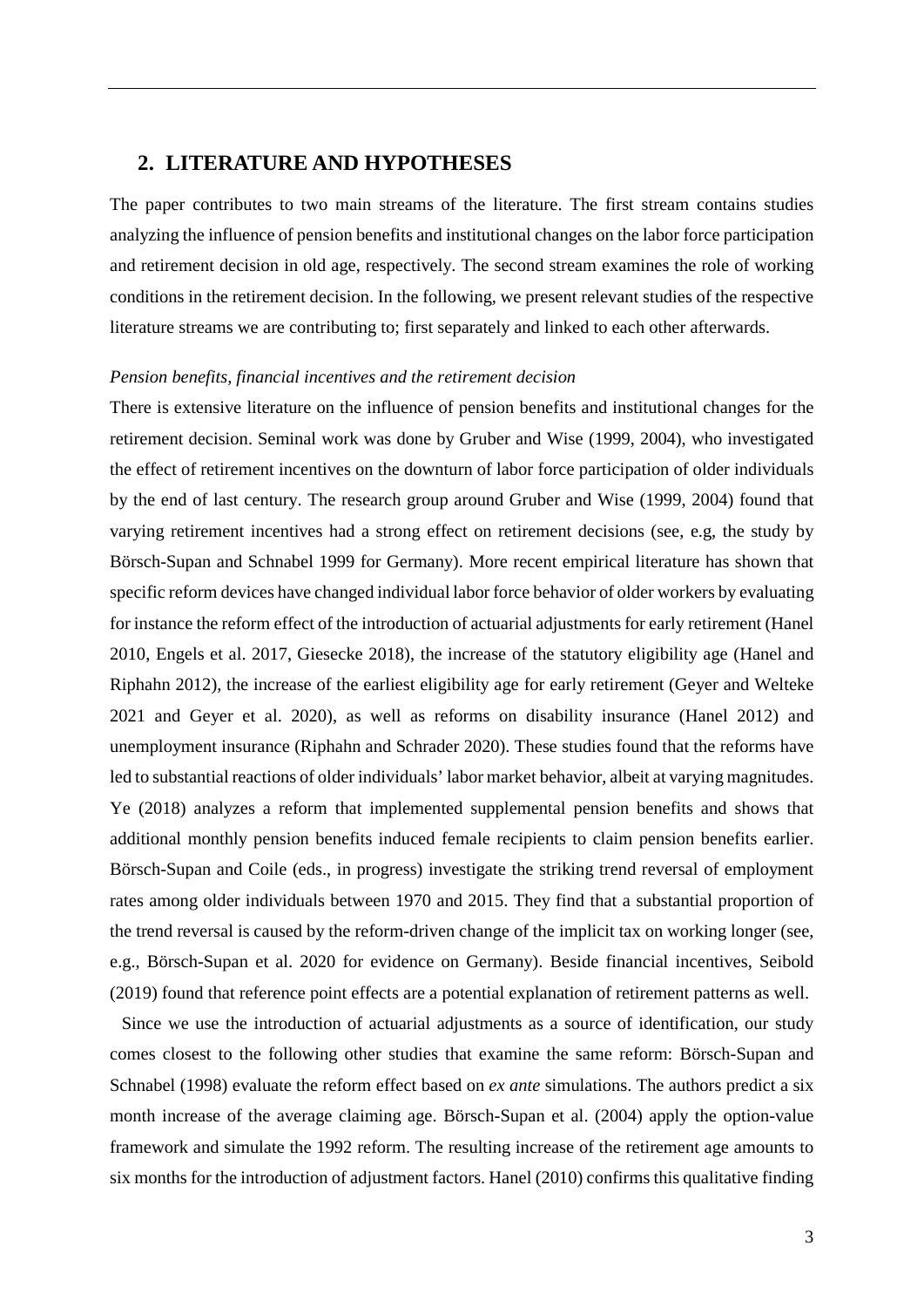by showing that the reduction of pension benefits causes a postponement of claiming benefits by about 14 months and a delay of employment exit by about 10 months on average. Engels et al. (2017) find that an increase in the actuarial deduction rate by one percentage point reduces the average retirement rate by about 1.9 percentage points, increases the employment rate around one percentage point and increases the unemployment rate about 0.9 percentage points. Giesecke (2018) finds that, on average, individuals postpone retirement by 13.2 months if pension benefits are reduced by 3.6% for each year of early retirement.

Based on the empirical evidence of varying financial incentives, we derive the first hypothesis (H1).

### **H1: The introduction of adjustment factors leads to a postponed pension benefit claiming date.**

#### *Working conditions and the retirement decision*

Based on SHARE data, Siegrist et al. (2006) study the relationship between the quality of work and the intension to retire early. They find that indicators of a poor psychosocial quality of work, which includes a measure of physical demand, is significantly associated with intended early retirement. A follow-up study confirms these results and in addition uses measures of occupational positions to show that the lower the occupational status, the higher the intention to retire (Wahrendorf et al. 2012). Moreira et al. (2017) claim to rely on a more accurate measure of the early retirement intentions by accounting for the planned retirement age in relation to the country-specific official retirement age. They find a smaller, but still positive effect of poor working conditions on the intention to retire early. Robroek et al. (2013) complement these studies by investigating the influence of work characteristics on the effective exit from paid employment by using Cox proportional hazard models with SHARE data. They find that a lack of job control is a risk factor for early retirement. Similar evidence is found based on the US dataset from the "Health and Retirement Study" (HRS, Angrisani et al. 2013).

#### *Working conditions, financial incentives and the retirement decision*

Considered separately, the impact of financial incentives and the impact of working conditions on the decision to retire have been well established in the literature. However, there is only little research on the interacting role of working conditions and financial incentives on the retirement decision. Different mechanisms could explain the association between physically demanding jobs and the impact of financial incentives on early retirement behavior.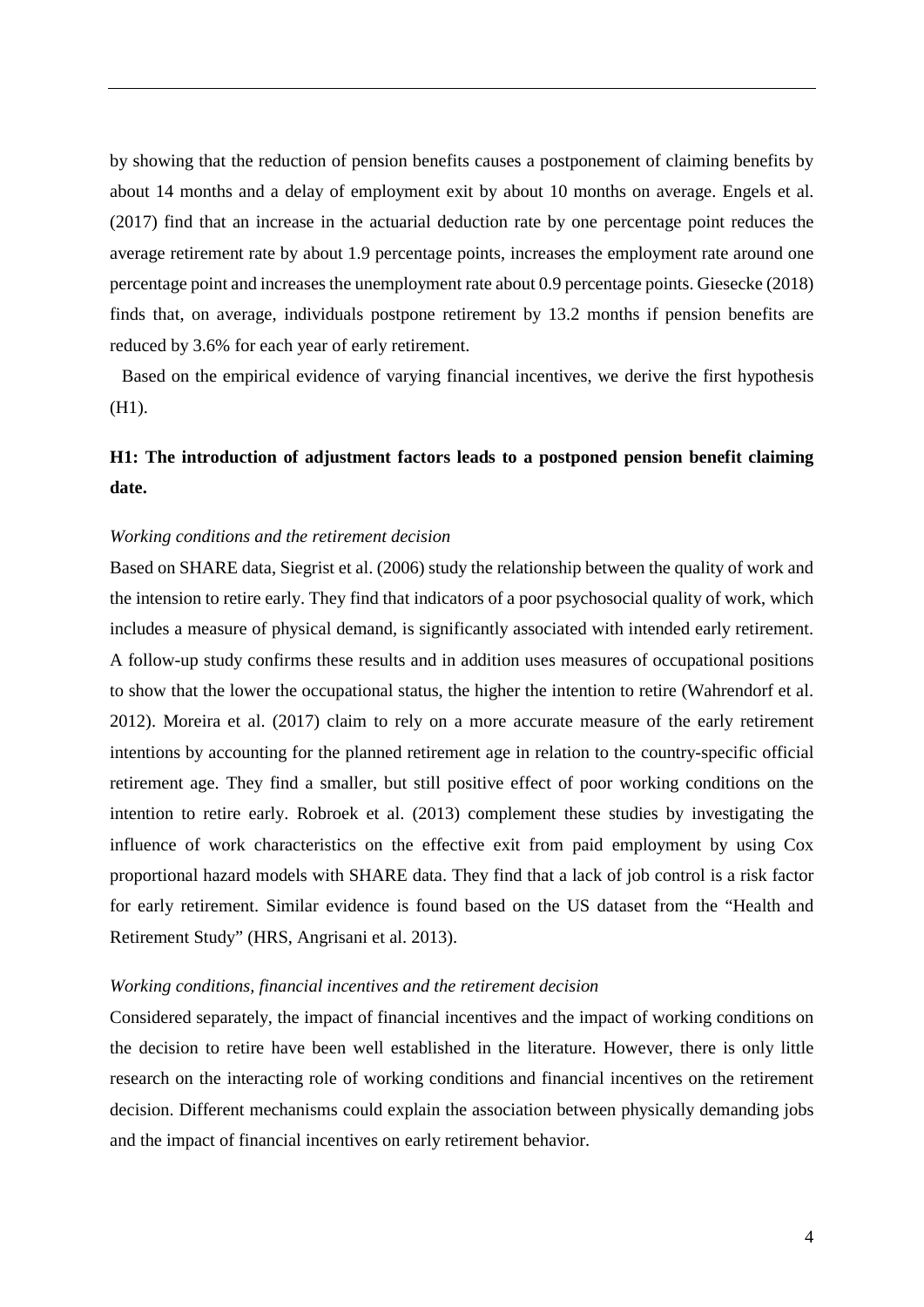On the one hand, despite the economic theory of compensation that predicts a positive relation between wages and job characteristics (Smith 1976, Thaler and Rosen 1976), empirical evidence shows that in most countries low-paid employment is concentrated in industries that typically offer blue-collar jobs with physically demanding job requirements (OECD 2017b). In particular, unskilled blue-collar workers are not awarded a wage premium as compensation of the hazardous work and in turn often experience both intense physically demanding working conditions and a lowwage compensation scheme. Euwals and Trevisan (2014) show that low-wage earners are more sensitive to financial incentives, as predicted by a stylized life-cycle model. Therefore, workers in physically demanding jobs are predicted to be more financially impaired by the introduction of adjustments. Thus, they have to postpone retirement more than high-wage earners in order to minimize the reductions in the pension payments.

On the other hand, physically demanding jobs are shown to be negatively related to health outcomes (Borg and Kristensen 2000, Rodriguez 2002, Cottini 2012). Poor health in turn is predicted to make older workers less responsive to financial incentives because their labor supply is less elastic, as has been shown by the aforementioned literature on the role of working conditions in the retirement decision. Based on these mechanisms, workers in physically demanding jobs are predicted to postpone retirement less than workers in non-physically demanding jobs.

Building on these opposing mechanisms, it is an empirical question to predict how workers in physically demanding jobs react to the introduction of actuarial adjustments. Workers in physically demanding jobs could either be forced to continue working as they are in need of income or they could be forced to stop working because their health does not allow the continuation of the job. In both scenarios, workers in physically demanding jobs are limited in their decision of the retirement timing due to outer circumstances, which may seem unfair compared to workers in non-physically demanding jobs who are not faced with these restrictions in their decision. In order to countervail such effects through specific policy interventions, it must be assessed which mechanisms are more prevalent and how the working conditions impact effects of the financial incentives within the retirement decision.

To the best of our knowledge, there is only one empirical study so far which considers this interplay between working conditions, financial incentives and the retirement decision. Giesecke (2018) takes worker heterogeneity into account and finds that male manual workers postpone retirement on average by 9.7 months if actuarial deductions in the amount of 3.6% per year of early retirement apply. Thus, their response is about 50 percent lower compared to male non-manual workers, who postpone by 19.6 months. Overall average is 13.2 months.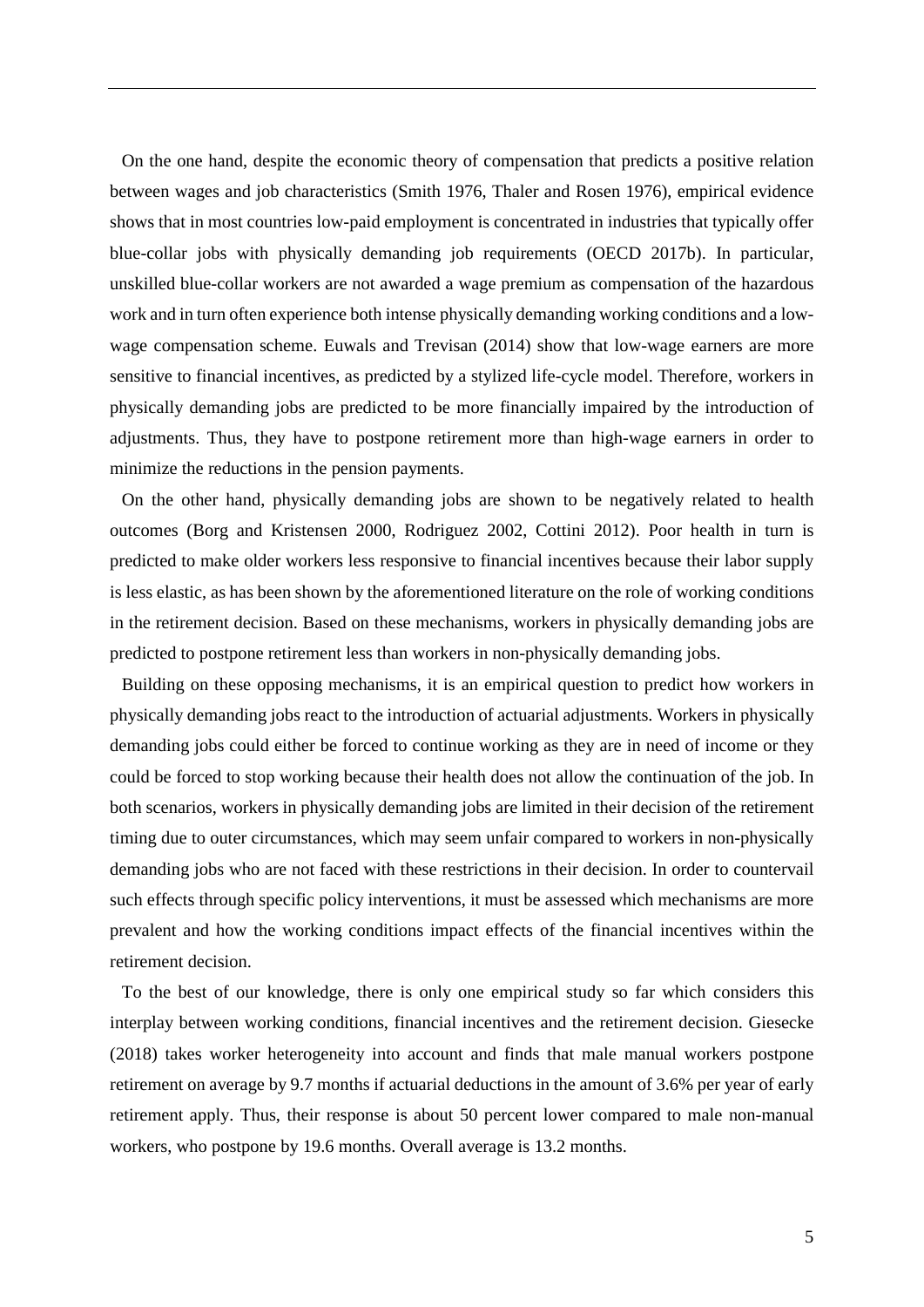Based on Giesecke's finding and the fact that the relationship between physically demanding jobs and health problems is more evidenced in the literature than the correlation between physically demanding jobs and financial incentives, our hypothesis regarding the role of working conditions is as follows:

# **H2: Workers in physically demanding jobs are more likely to retire early for health reasons. Therefore, these workers respond less to the introduction of adjustments and we expect less postponement than for workers in non-physically demanding jobs.**

In the following section we present how the reform we evaluate is embedded in the past reform process of the public pension system in Germany.

#### **3. INSTITUTIONAL SETTING**

 $\overline{a}$ 

The German public pension system was the first formal pension system in the world. It was originally designed as a funded disability insurance scheme in 1889 with "old age" being a subcategory of disability. However, within few years after its introduction, the system was broadened into a general old-age security system with both disability pensions and old-age pensions on the same level (DRV 2020). After two world wars and a period of hyperinflation, about half of the capital stock was lost and the system was transformed into a PAYG system in 1957. The PAYG scheme included a single eligibility age for old-age pensions which was age 65 for men and 60 for women. Early retirement was not possible unless individuals could prove disability. Disability was the main early retirement pathway after World War II for both men and women (Börsch-Supan and Jürges 2012).

Several pension reforms in the 1960s and 1970s led to one of the world's most generous pension systems.<sup>[2](#page-8-0)</sup> In particular, the 1972 reform was a major change in policy and a reform towards more generosity. The reform introduced new early retirement pathways without any adjustment for early claiming and induced a decrease of the average retirement age by more than two years between 1972 and 1982 (Börsch-Supan 2000).

In the light of the decreasing retirement age, pension politics led to a paradigm shift at the end of the 1980s. Consequently, a fifteen-year pension reform process began and the German government enacted different reforms aiming at increasing retirement ages and longer working lives. One of the

<span id="page-8-0"></span><sup>2</sup> Börsch-Supan and Schnabel (1999) state that, e.g., the U.S. net replacement rate at that time was with about 53% substantially lower compared to the corresponding net replacement rate in Germany around 70%.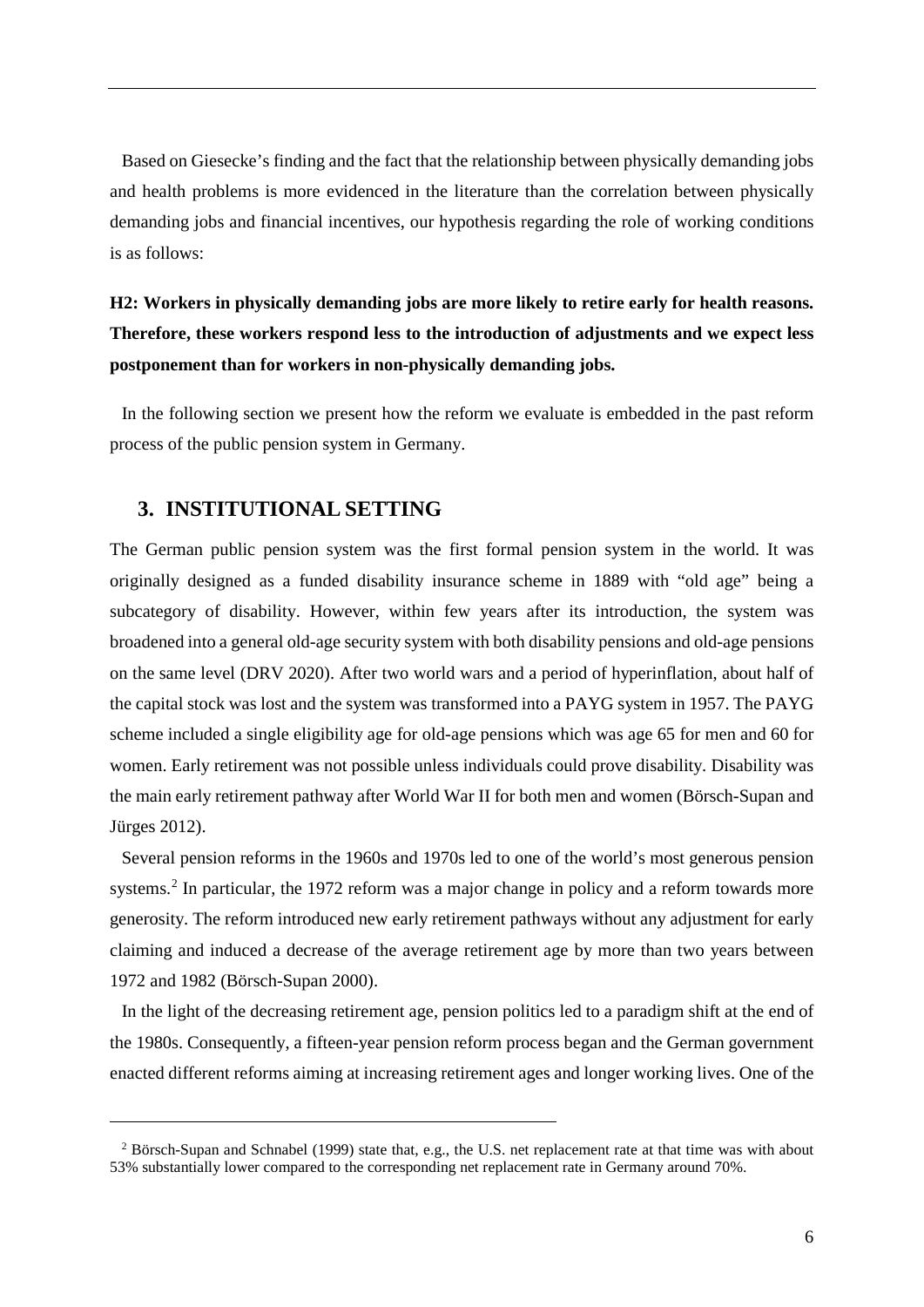most important reforms has been the introduction of actuarial deductions for early retirement into the public pension system with the 1992 pension reform. The purpose of actuarial deductions is to adjust individual benefits for a comparably longer pension claiming period.<sup>[3](#page-9-0)</sup>

In addition to full benefit claiming at the statutory eligibility age, the introduction of actuarial adjustments has resulted in a system with different eligibility ages for the specific early retirement pathways affected by the reform. The difference mainly lies in the availability of either full pension benefits without adjustment factors or reduced benefits with adjustments factors. The reform has led to gradually increasing full rate ages (solid lines in Figure 1), at which full benefits are available and has kept earliest eligibility ages constant (dotted lines), at which reduced benefits are available.

**Figure 1: Gradual Increasing Full Rate Age (solid, adjustment-free) and Earliest Eligibility Age (dotted, with adjustments) for Early Retirement Pathways Affected by 1992 Reform**



*Source*: Own table based on German legal text. For detailed sources see Section 4.1.

 $\overline{a}$ 

Figure 1 depicts the gradually increasing full rate ages from 1997 to 2004 for the cohorts born from 1937 to 1944. The figure shows the introduction for the early retirement pathways that were affected by the reform: the (1) old-age pension for individual with long-term insurance careers, (2)

<span id="page-9-0"></span><sup>&</sup>lt;sup>3</sup> In 1992, actuarial supplements for late retirement have already been in place and were slightly adjusted with the 1992 reform. A detailed description of the German pension system until 1980 and the reform process since 1980 is given in Börsch-Supan et al. (2019).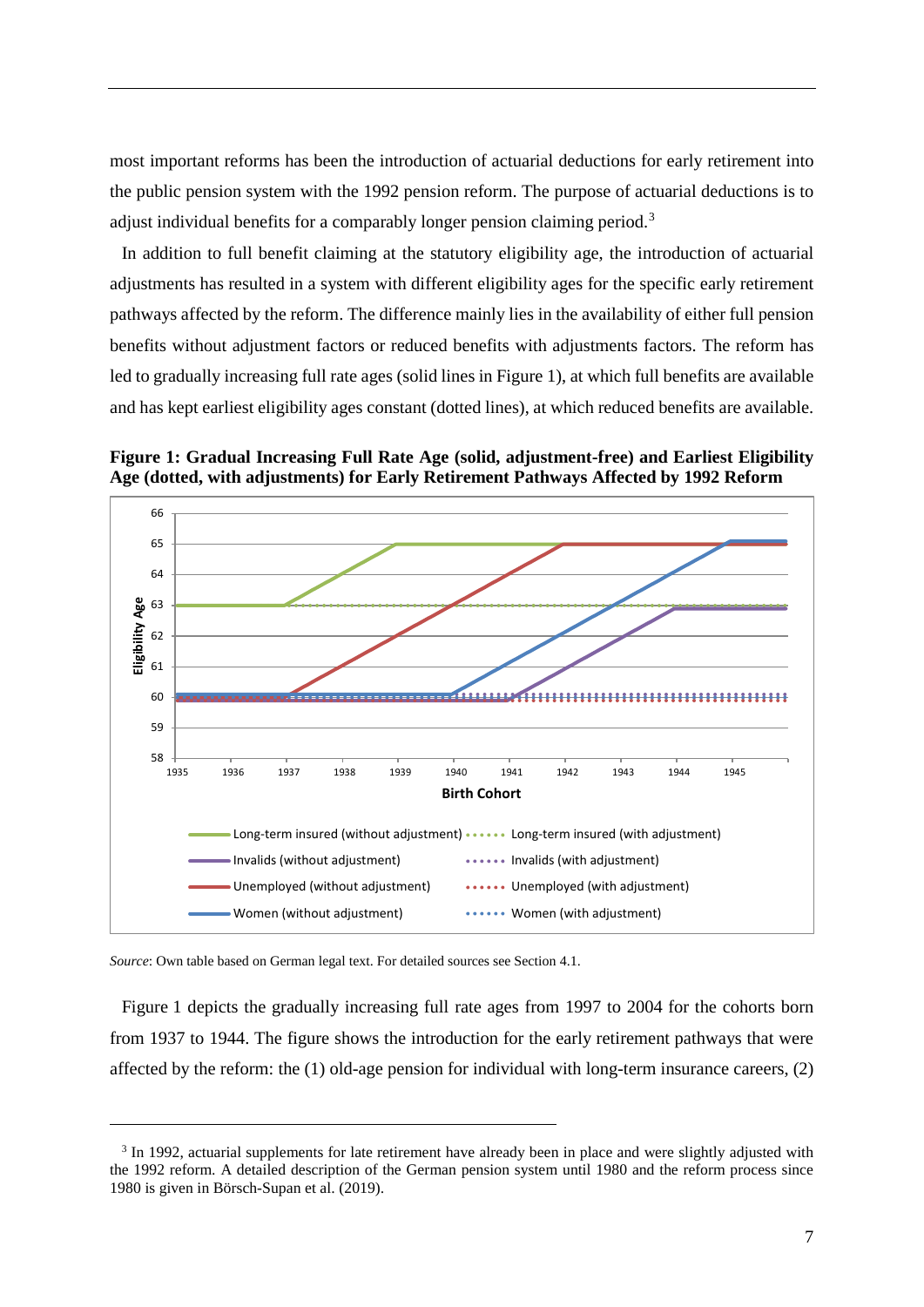old-age pension for invalids, (3) old-age pension due to unemployment, and (4) the gender-specific old-age pension for women. The relevant reform was implemented with a slightly different timing for the different pathways.

The gradual increase of the full rate age has brought about steadily increasing actuarial deductions with every birth cohort. However, the degree of the actuarial deductions at a specific claiming age does not only depend on the year of birth, but also on the month of birth. Table 1 shows exemplarily the within-cohort variation. For instance, the pension benefits of an individual born in May 1941 are reduced by 15.9% while the pension benefits of an insurant born one month later is reduced by 16.2% when claiming old-age pension benefits due to unemployment at age  $60<sup>4</sup>$  $60<sup>4</sup>$  $60<sup>4</sup>$ . The main advantage of SHARE-RV is the monthly character that enables us to exploit this within-cohort variation in the empirical analysis (Section 5).

|                 |          | Birth Cohort 1941 – Old-Age Pension due to Unemployment |          |          |                 |           |           |          |          |          |          |          |
|-----------------|----------|---------------------------------------------------------|----------|----------|-----------------|-----------|-----------|----------|----------|----------|----------|----------|
|                 |          |                                                         |          |          |                 |           |           |          |          |          |          |          |
| <b>Claiming</b> | Jan      | Feb                                                     |          |          | Mar Apr May Jun |           | Jul       | Aug      | Sep      | Oct      | Nov      | Dec      |
| Age             |          |                                                         |          |          |                 |           |           |          |          |          |          |          |
| 60              | 14.7     | 15                                                      | 15.3     | 15.6     | 15.9            |           | 16.2 16.5 | 16.8     | 17.1     | 17.4     | 17.7     | -18      |
| $60 + 6$        | 12.9     | 13.2                                                    | 13.5     | 13.8     | 14.1            | 14.4      | 14.7      | 15       | 15.3     | -15.6    | - 15.9   | 16.2     |
| months          |          |                                                         |          |          |                 |           |           |          |          |          |          |          |
| 61              | 11.1     | 11.4                                                    | 11.7     | 12       |                 | 12.3 12.6 | 12.9      | 13.2     | 13.5     | 13.8     | 14.1     | 14.4     |
| 62              | 7.5      | 7.8                                                     | 8.1      | 8.4      | 8.7             | 9         | 9.3       | 9.6      | 9.9      | 10.2     | 10.5     | 10.8     |
| 63              | 3.9      | 4.2                                                     | 4.5      | 4.8      | 5.1             | 5.4       | 5.7       | 6        | 6.3      | 6.6      | 6.9      | 7.2      |
| 64              | 0.3      | 0.6                                                     | 0.9      | 1.2      | 1.5             | 1.8       | 2.1       | 2.4      | 2.7      | 3        | 3.3      | 3.6      |
| 65              | $\Omega$ | $\theta$                                                | $\Omega$ | $\Omega$ | $\Omega$        | $\Omega$  | $\theta$  | $\Omega$ | $\Omega$ | $\Omega$ | $\Omega$ | $\Omega$ |

**Table 1: Example for Gradual Introduction of Adjustment Factors**

*Source*: Own table based on German legal text. For detailed sources see Section 4.1.

 $\ddot{\phantom{a}}$ 

<span id="page-10-0"></span><sup>4</sup> Technically, the adjustment factors are incorporated in the pension formula which is the base for individual pension benefit calculation. Pension benefits are computed as the product of two universal components (1, 2) and two individual components (3, 4) and are related to the individual earnings history. The universal components are (1) the current pension value *(aktueller Rentenwert)* and a (2) pension type factor (*Rentenartfaktor).* The individual components are (3) the sum of earnings points an individual has accumulated over the working career (*Entgeltpunkte)* and (4) an access factor which captures actuarial adjustments for early or late retirement *(Zugangsfaktor).* The access factor equals one if pension benefits are claimed at the statutory eligibility age or at the full rate age. The access factor is reduced by 0.003 for each month (0.036 for each year) of early retirement. Since the 1992 reform, postponing pension claiming beyond the statutory eligibility age leads to supplements of 6% per year of late retirement. That means that the access factor is increased by 0.005 for each month or 0.06 for each year of late retirement. This regulation took effect in 1992 while the adjustment factors for early retirement came into operation only in 1997.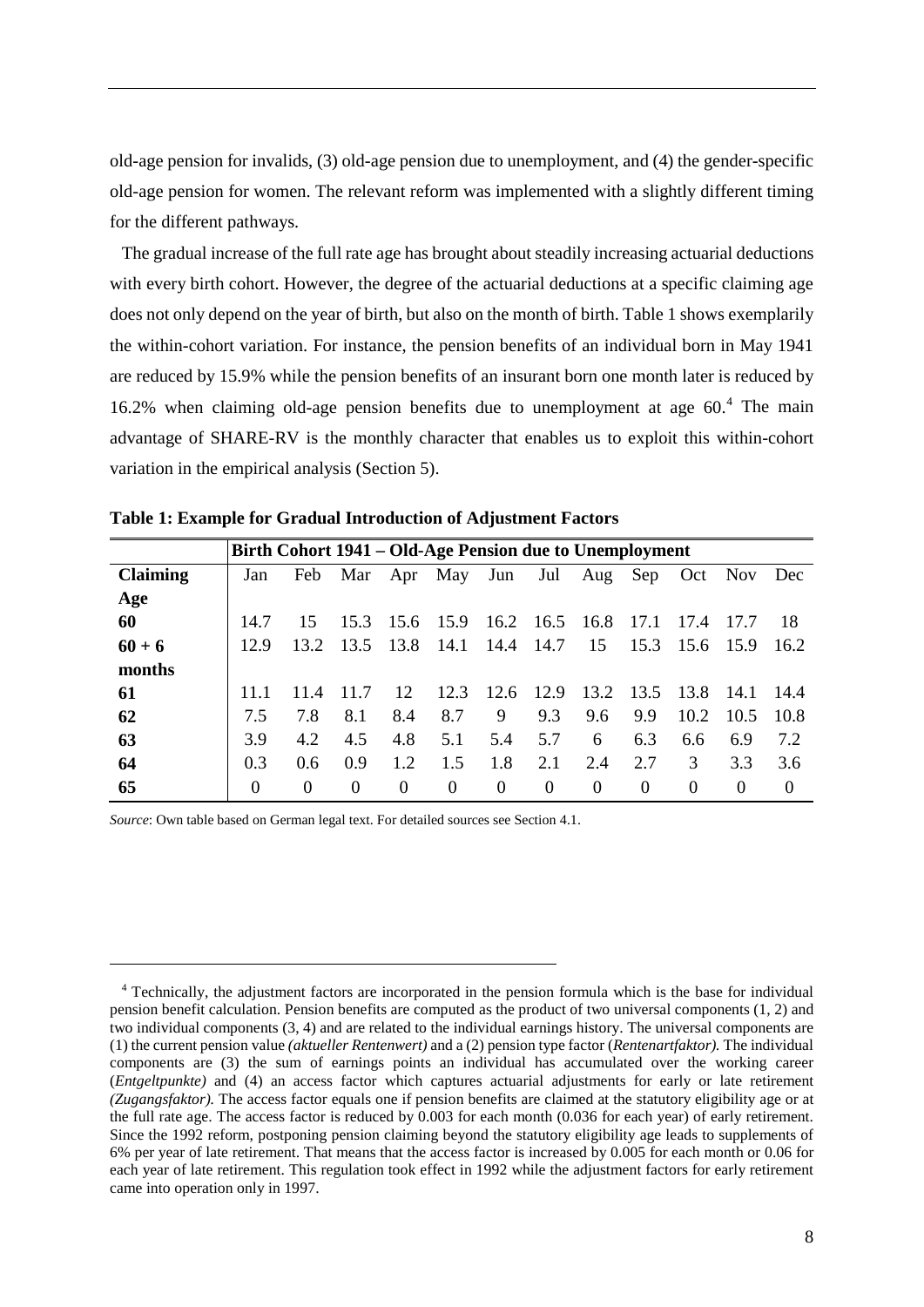#### **4. DATA**

#### **4.1. SHARE-RV and other Data**

Our dataset contains baseline interviews from SHARE (see Börsch-Supan et al. 2013). The survey includes wide-ranging information of microdata on socio-economic status, social and family networks as well as health for individuals aged 50+ across European countries. SHARE is a multidisciplinary and cross-national survey and was conducted for the first time for eleven European countries in 2004. Since then, the scope of the representative survey has expanded in biennial survey waves; it now covers more than 140,000 individuals in 28 countries. Our study concentrates on the German subsample of the study though (more details on the sample selection in Section 4.3).

For our research purpose, we link data from SHARE waves' 1, 2, 3, 4, 5, 6 and 7 with information from the official employment history records of the German public pension system (*Gesetzliche Rentenversicherung*). SHARE-RV combines data of the German sample of SHARE with highquality administrative data about exact pension claiming dates and pension entitlements. Linking the SHARE data with the administrative SHARE-RV data is especially advantageous for our research purpose because the data is very accurate, reliable and on a monthly basis. We need monthly data because the introduction of adjustment factors varies not only between two cohorts but also within cohorts.

Information about how actuarial adjustments were introduced are taken from the German legal text (see Wachstums- und Beschäftigungsförderungsgesetz 1996; Rentenreformgesetz 1999; Korrektur des Rentenreformgesetzes 1999). To capture the individual earnings history in the empirical analysis we calculate the individual pension wealth (PW) as a covariate. The calculation incorporates official survival rates from the Federal Office of Statistics (*Statistisches Bundesamt*). The German Pension Insurance provides necessary historical values for the current pension value (Deutsche Rentenversicherung Bund 2017). Projected future values we obtain from the pension simulation program MEA-PENSIM (see Holthausen et al. 2012, Gasche and Rausch 2016).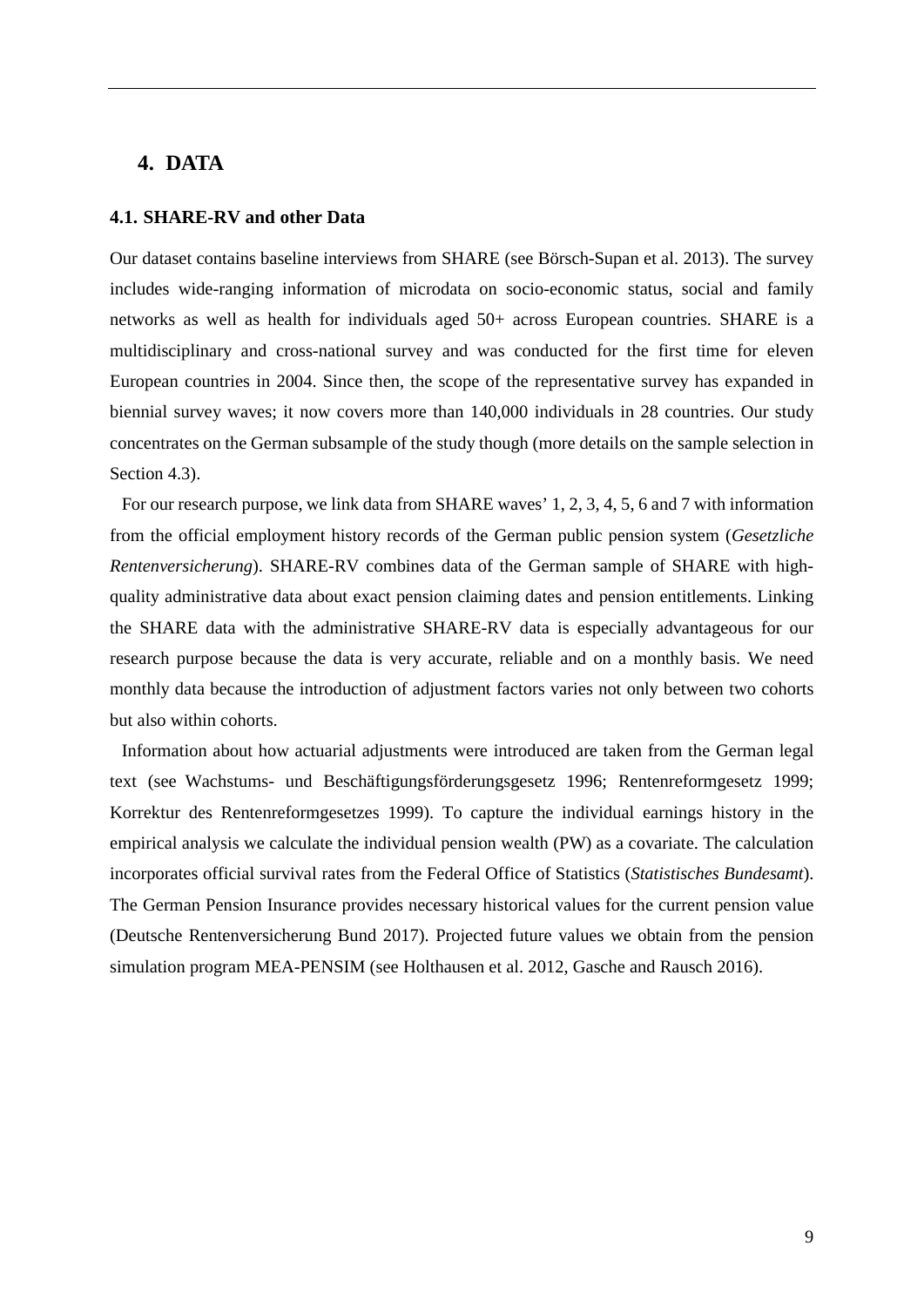#### **4.2. Calculation of Pension Wealth[5](#page-12-0)**

Individual pension wealth is computed as the discounted stream of future pension benefits. For the calculation of the pension wealth ( $PW$ ) we take into account individual earnings points  $EP_{is}(R)$  and the current pension value  $PV_t$  set by social policy, survival rates  $\pi(s)$  and the discount factor  $\delta$ , with  $t$  is time measured in months,  $s$  is the planning age and  $R$  the benefit claiming age. The adjusted pension wealth  $(APW)$  takes into account the financial incentives, namely the actuarial deductions  $(\tau_{is}(R))$ , ranging from 0% for zero years of early retirement to 18% for five years of early retirement.

$$
APW_{ist}(R) = \left(1 - \tau_{is}(R)\right) \sum_{s=R}^{T} \pi(s) \delta^{(s-t)} EP_{is}(R) * PV_{t}
$$

We calculate the (adjusted) pension wealth on the individual level for each month of observation.<sup>[6](#page-12-1)</sup>

#### **4.3. Sample Selection and Descriptive Statistics**

 $\overline{a}$ 

Our initial sample consists of the 4,356 German SHARE respondents that can be linked to the administrative dataset of SHARE-RV. We restrict the sample to those individuals born between 1935 and 1947, resulting in 1,046 individuals. We limit the sample to those individuals for which we observe a retirement spell in the data, amounting to 961 individuals. Further, we concentrate on those individuals with pension types that are relevant in the context of the introduction of actuarial deductions ((1) old-age pension due to unemployment, (2) old-age pension for women, (3) old-age pension for invalids and (4) old-age pension for long-term insured)<sup>[7](#page-12-2)</sup>, leading to a reduction of the

<span id="page-12-0"></span><sup>5</sup> Our pension wealth variable is very similar to the commonly known variable named "social security wealth". However, we focus on entitlements from the public pension scheme only. Therefore, the label pension wealth seems to be more intuitive. The focus on entitlements from the public pension scheme is reasonable since benefits from this scheme were (and still are) the by far most important source of income in old age in Germany. This holds in particular for the cohorts and the time period under investigation. Social security wealth – as often used in the international literature – usually encompasses benefits from different sources, such as old-age pension (OA), disability insurance (DI), unemployment insurance (UI) and other public transfer programs available at older ages.<br><sup>6</sup> Footnote 4 gives more details on how monthly pension benefits are calculated according to the pension f

<span id="page-12-2"></span><span id="page-12-1"></span> $7$  Each pension type requires fulfilling specific eligibility criteria (see Börsch-Supan et al. 2019, Table 1). Eligibility depends, e.g, on a minimum contribution period which is at least 35 service years in the case of the OAP for long-term insured and the OAP for invalids, 15 for the old-age pension due to unemployment (with at least 8 in last 10 years) and the OAP for women (with at least 10 after age 40). Therefore, individuals in our sample have been part of the German public pension system for a substantial proportion of their employment history. Individuals who entered the labour force only at later ages are thus not part of the sample.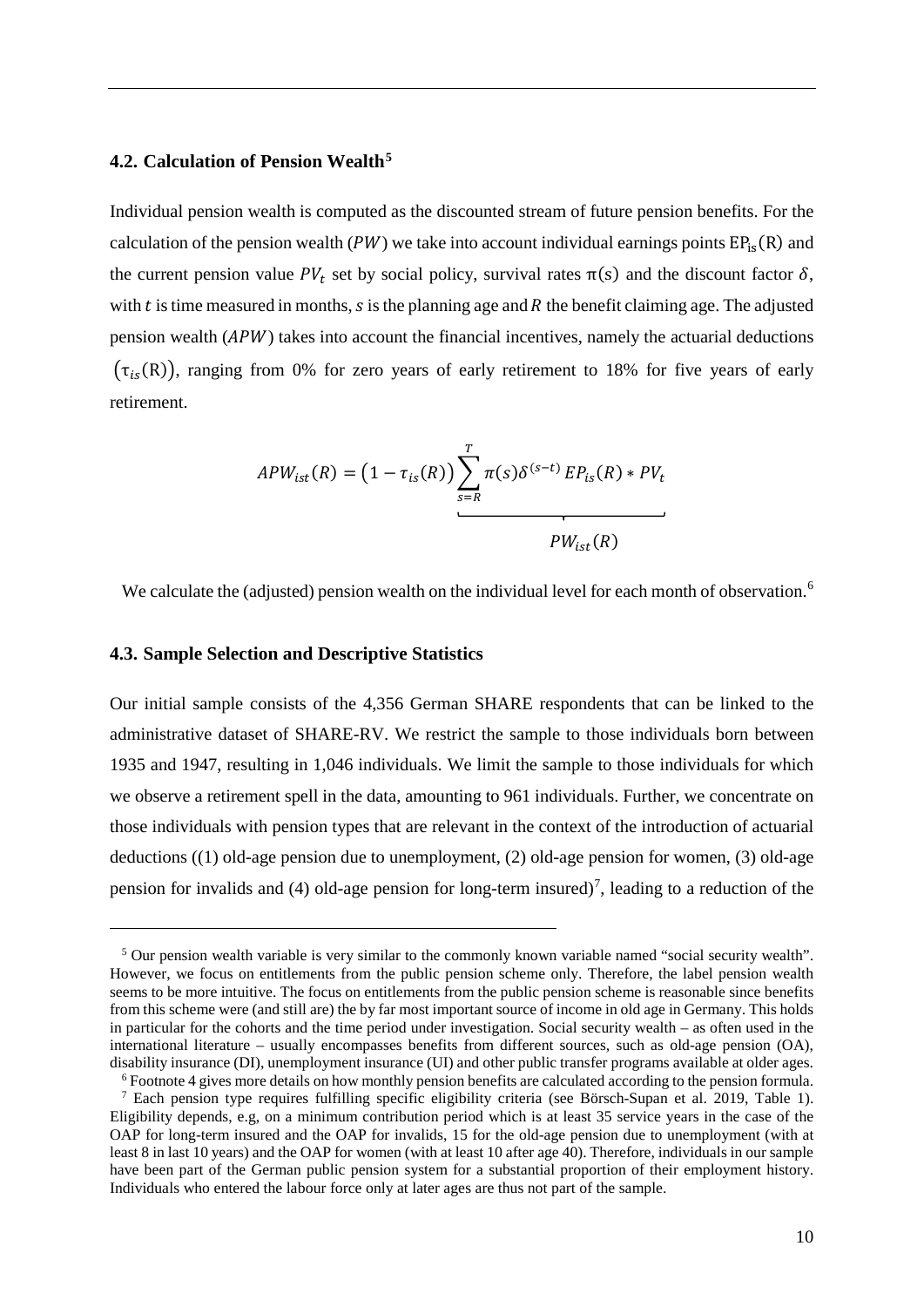sample to 582 persons and 363,168 person-month observations. In the administrative data, individual social insurance contributions are reported starting at age fourteen of all German citizens. In order to capture the transition phase from working to benefit claiming we keep all person-month spells in the relevant age group from 60 up to the first benefit claiming spell. Our final sample consists of 544 individuals and 5,160 person-month observations.

|                                                                                                                                                                          | (1)                             | (2)                                          | (3)                                       | (4)                                    | (5)                                          |
|--------------------------------------------------------------------------------------------------------------------------------------------------------------------------|---------------------------------|----------------------------------------------|-------------------------------------------|----------------------------------------|----------------------------------------------|
| <b>Variables</b>                                                                                                                                                         | N                               | <b>Mean</b>                                  | Std.Dev.                                  | Min.                                   | Max.                                         |
| <b>Retirement Variables</b>                                                                                                                                              |                                 |                                              |                                           |                                        |                                              |
| Monthly Spells since Age 60                                                                                                                                              | 544                             | 14.71                                        | 17.32                                     | $\Omega$                               | 60                                           |
| <b>Average Retirement Age</b>                                                                                                                                            | 544                             | 61.23                                        | 1.44                                      | 60                                     | 65                                           |
| <b>Components of Pension</b><br>Wealth<br><b>Earnings Points</b><br><b>Current Pension Value</b><br><b>Pension Wealth</b><br><b>Adjusted Pension Wealth</b><br>Incentive | 544<br>544<br>544<br>544<br>544 | 40.32<br>24.46<br>213,760<br>199,554<br>0.06 | 15.00<br>1.93<br>73,836<br>68,437<br>0.06 | 5.79<br>19.39<br>31,785<br>29,878<br>0 | 75.06<br>27.04<br>412,036<br>383,605<br>0.18 |
| <b>Personal Characteristics</b><br>Age                                                                                                                                   | 544                             | 60.71                                        | 1.14                                      | 60                                     | 63.50                                        |
| Male                                                                                                                                                                     | 544                             | 0.53                                         | 0.50                                      | 0                                      | 1                                            |
| Married                                                                                                                                                                  | 544                             | 0.84                                         | 0.37                                      | 0                                      | 1                                            |
| <b>West Germany</b>                                                                                                                                                      | 544                             | 0.70                                         | 0.46                                      | 0                                      | 1                                            |
| <b>Years of Education</b>                                                                                                                                                | 544                             | 11.81                                        | 2.92                                      | 2                                      | 24                                           |
| Physically Demanding Job                                                                                                                                                 | 418                             | 0.48                                         | 0.50                                      | 0                                      | 1                                            |

#### **Table 2: Summary Statistics**

Note: N refers to number of individuals in the sample. Variables that are variant across time within person (e.g. components of pension wealth) are reported as average per individual. Information on the physical strain of the occupation is only available for SHARELIFE respondents. Therefore, the number of observations drops.

Source: Own calculations.

Table 2 presents basic summary statistics. On average, we observe around 15 monthly spells per person after the age of 60 until the first month of retirement. This equals an average retirement age of 61.23. Our dataset is truncated at the age of 65. Therefore, a maximum of 60 monthly spells can be observed after the age of 60. Regarding the components of the pension wealth, our sample reveals the following characteristics: On average around 40 individual earnings points have been collected until the first retirement spell and the pension wealth accumulates to 213,760 on average. Taking into account the actuarial deductions varying between 0% and 18%, the adjusted pension wealth accumulates to 199,554 on average. The personal characteristics refer to the typical demographic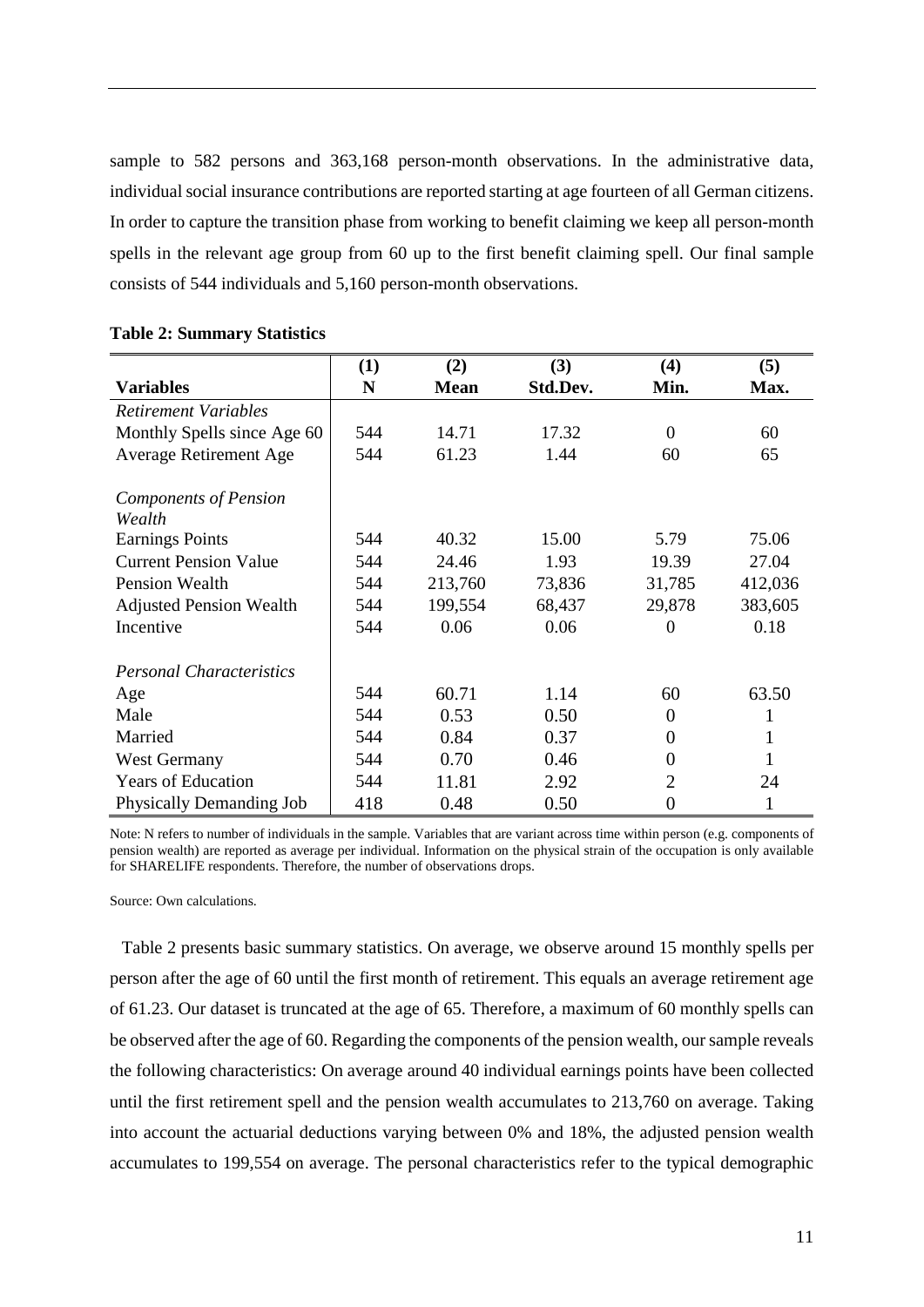information. The average age in our sample is around 61 years, 53% of the sample are male, 84% are married and 70% live in West Germany. On average, individuals in our sample spent almost twelve years in full-time education. A proportion of around 48% worked under physically demanding conditions in their last main career job.

Table 3 shows the sample distribution of old-age pension types individuals have chosen to access their pension benefits. The OAP due to unemployment and the OAP for women account for around one third each. Almost 13% of the sample proved invalidity. A fifth of the sample claim pension benefits after a long-term insurance career. The majority of males in our sample accesses pension benefits after a period of unemployment. Around 27% of males claim benefits after a long-term insurance history. The corresponding proportion of females is much less with only 7%. This is most likely due to the fact that for the cohorts in our sample the male breadwinner model was widely prevalent. Moreover, females often did not accumulate enough insurance years to fulfill the requirements for the specific pension type for long-term insured individuals. For women, the gender-specific pension type is by far the most widely used pathway to retirement because the reduced number of required insurance years is easier to reach. In addition, we check whether there is an education gradient. We built three categories referring to the International Standard Classification of Education (ISCED) coding.[8](#page-14-0) The proportions for individuals with medium education level altogether reflect the proportions over the whole sample (see "All"). While the OAP for women is more prevalent in the group of low-educated individuals, those with high education are more likely to claim benefits after a period of unemployment. High-educated individuals may be more easily able to afford a period of unemployment and therefore choose unemployment on purpose. Besides, this pathway is connected with more formalities. High-educated individuals may be more capable to overcome these requirements.

 $\overline{a}$ 

<span id="page-14-0"></span><sup>8</sup> The categories base on the ISCED-1997-classification. Low education corresponds to ISCED 0-2, medium education to ISCED 3-4 and high education to ISCED 5-6.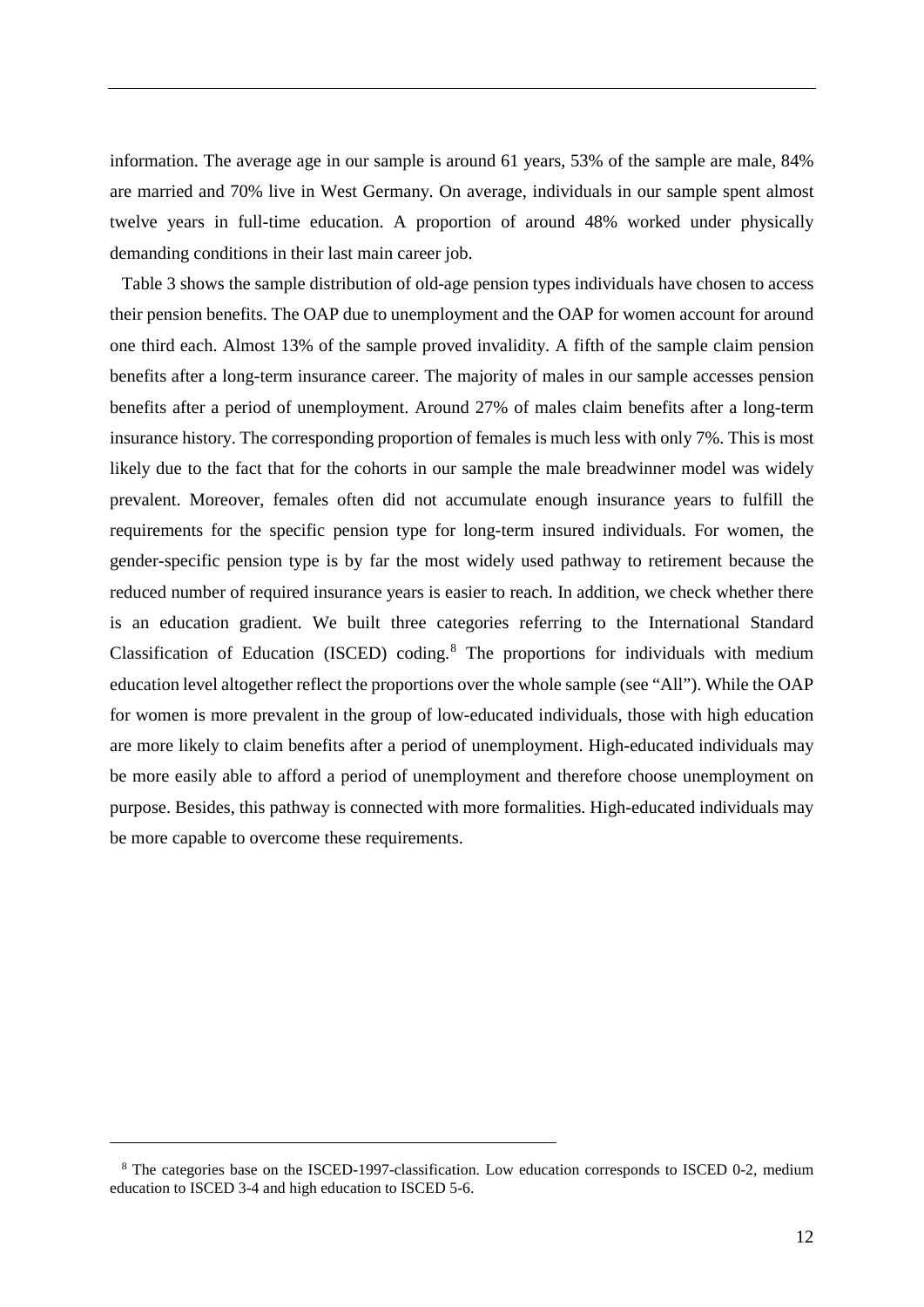|                           | All |               |               | <b>Males</b> Females | Low              | <b>Medium</b>              | <b>High</b>   |
|---------------------------|-----|---------------|---------------|----------------------|------------------|----------------------------|---------------|
|                           |     |               |               |                      | <b>Education</b> | <b>Education Education</b> |               |
| <b>Type of OAP</b>        | N   | $\frac{0}{0}$ | $\frac{0}{0}$ | $\frac{6}{9}$        | $\frac{0}{0}$    | $\frac{6}{6}$              | $\frac{6}{9}$ |
| OAP due to Unemployment   | 182 | 33.46         | 59.44         | 4.65                 | 13.79            | 31.10                      | 48.53         |
| OAP for Women             | 199 | 36.58         |               | 77.13                | 62.07            | 37.21                      | 24.26         |
| <b>OAP</b> for Invalids   | 69  | 12.68         | 13.99         | 11.24                | 13.79            | 13.95                      | 9.56          |
| OAP for Long-Term Insured | 94  | 17.28         | 26.57         | 6.98                 | 10.34            | 17.73                      | 17.65         |
| Total                     | 544 | 100.00        | 100.00        | 100.00               | 100.00           | 100.00                     | 100.00        |

**Table 3: Distribution of Old-Age Pension Types**

Note: N refers to number of individuals in the sample.

Source: Own calculations.

#### **5. RESULTS**

In the following two sections we present our results. In Section 5.1 we show the results from the empirical analysis on whether the introduction of actuarial deductions lead to postponed pension claims. We take the heterogeneity of physically demanding jobs into account. In Section 5.2 we examine whether the potential health constraints of these individuals coincide with lower pension entitlements compared to individuals in non-manual occupations who were able to adjust with later pension claims.

#### **5.1 Pension Claiming Behavior**

We calculate the duration until pension benefit claiming by using Cox proportional hazard regressions (Cox [1972\)](https://link.springer.com/article/10.1007/s00420-009-0417-6#ref-CR4). Cox regression is a form of survival analysis that models rates of event occurrence (here: retirement) as a log-linear function of multiple independent variables. It allows us to examine the effect of actuarial deductions on the hazard of retiring while controlling for confounding factors. To verify our first hypothesis, we apply the following empirical model:

$$
h(t) = h_0(t) \exp(\beta_1(incentive) + \beta_j X_j + \varepsilon)
$$
 (1)

where  $h_0(t)$  is the baseline hazard and  $X_i$  is a vector of covariates consisting of gender, marital status, years of education, region (East/West Germany), number of children and the adjusted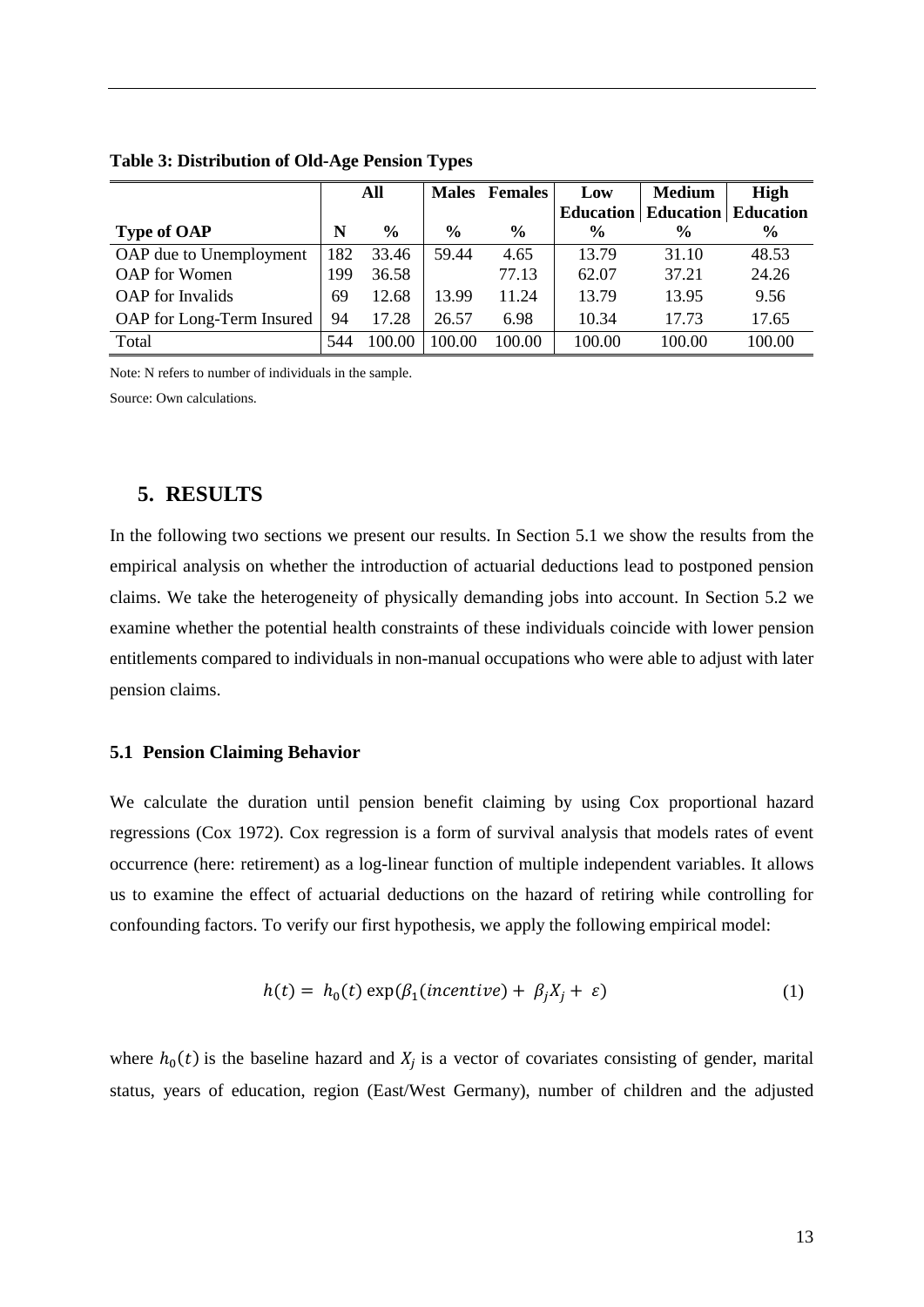pension wealth<sup>[9](#page-16-0)</sup>. For the second hypothesis we additionally consider whether someone has been working in physically demanding conditions by estimating the following model:

$$
h(t) = h_0(t) \exp(\beta_1(Incentive) + \beta_2(Job. Phys. Dem.)
$$
  
+  $\beta_3(Incentive * Job. Phys. Dem.) + \beta_j X_j + \varepsilon)$  (2)

Cox regression models base on the assumption that the ratio of time-specific event risks of two groups is constant over time. For example, the hazard ratio between those working in physically demanding jobs and those not working in physically demanding jobs should remain the same over time. In our case, the proportional hazard assumption is fulfilled, which can be shown graphically and numerically by testing the null hypothesis of zero slope, which is equivalent to testing that the log hazard-ratio function is constant over time (see Appendix A). Figure 2 displays the baseline hazard. At age 63 there is a jump in the hazard rate, reflecting the uptake of pension benefits at the earliest eligibility age for the old-age pension for long-term insured individuals (see Figure 1). After age 63, the hazard rate increases slowly with another jump at the age of 64. Starting from age 64, the hazard rate increases strongly up to the peak hazard at the age of 65. In our study period, age 65 is the statutory eligibility age where full pension benefits become available (see Section 3).<sup>[10](#page-16-1)</sup>

 $\overline{a}$ 

<span id="page-16-0"></span><sup>&</sup>lt;sup>9</sup> As a robustness test, we use another measure for lifetime earnings (i.e. "Earnings points/year") as an alternative to the adjusted pension wealth. The alternative variable is the sum of earnings points individuals have accumulated over their working life, divided by the number of insurance years. The number of insurance years is defined following the distinction in Börsch-Supan et al. (2021, Table 6) and comprises different pensionable periods such as periods of employment, child raising, and education, among others. Results from the robustness test are shown in Appendix B, see Table B.1 and Table B.2. Overall, the results remain stable in size and sign.

<span id="page-16-1"></span> $10$  Note that only in 2007 the German government legislated the gradual increase of the statutory eligibility age from age 65 to 67 between 2012 and 2030.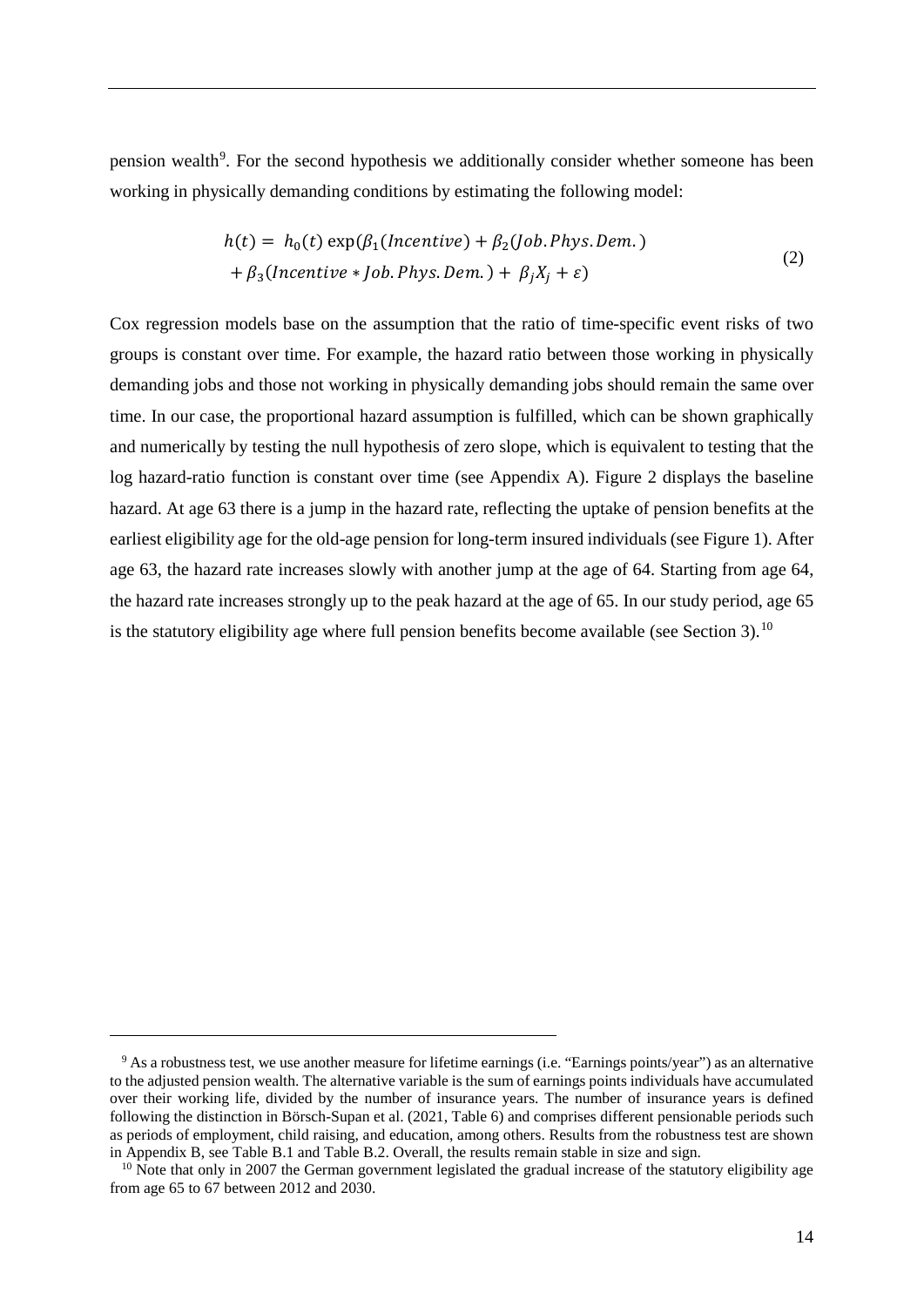

**Figure 2: Cumulative Baseline Hazard for Retirement After 60<sup>th</sup> Birthday** 

Source: Own calculations.

Based on the full sample of 544 individuals, we estimate the empirical model (1) to verify our first hypothesis claiming that the introduction of adjustment factors leads to a postponed pension benefit claiming date. Results are presented in Table 4 in hazard ratios (HR) and their confidence intervals (95%), indicating the change of risk for a one-point change in the independent variable. A hazard ratio greater than one means that an individual is more likely to retire, with higher values of that explanatory variable. Conversely, a ratio less than one implies a smaller risk. A hazard ratio of exactly 1.0 means that a variable provides neither an increased nor a reduced risk of retirement.

In more detail, the hazard rate of 0.985 for the incentive variable is interpreted as follows: An increase in the incentive variable by one unit decreases the hazard to claim benefits in month t significantly by about 1.5%. Thus, the results show that the actuarial deductions lead to a postponement in pension claiming, which confirms the first hypothesis. The other covariates show the expected effect on the retirement decision. Men face a hazard 37% lower than women do, thus males are significantly less at risk to retire in month t than females. This can be explained by the fact that females have a gender-specific retirement pathway with an eligibility age of 60 (see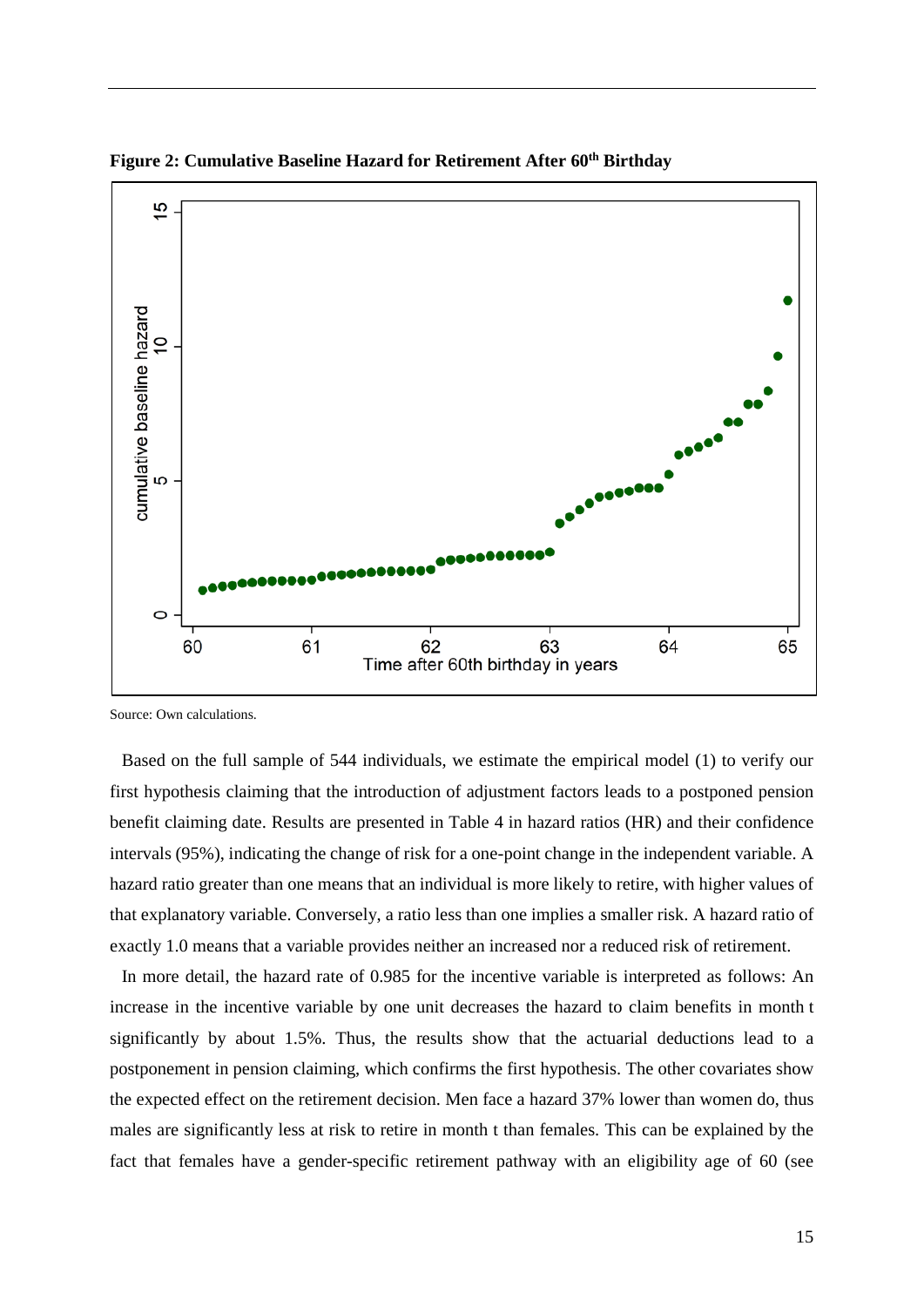Figure 1). As has been shown in the descriptive part, around a third of our sample and almost four out of five females draw benefits from the old-age pension for women. For males, early benefit receipt at the age 60 is only available if they prove invalidity in a medical test, or have been unemployed right before retirement. Indeed, the majority of males in our sample claims benefits after a period of unemployment (see Table 4). However, the old-age pension due to unemployment has been one of the pathways for which the adjustment-free eligibility age has been increased rather early within our observation period (starting from the 1937 cohort, see Figure 1). The full rate age for the gender-specific old-age pension for women has been gradually increasing only starting from the 1940 cohort. Overall, this constitutes a higher risk to retire in month t for females than for males. Being married and the number of children do not significantly influence the retirement decision. Yet, the hazard significantly decreases with the number of years of education. Higher-educated individuals are thus less likely to retire compared to lower-educated individuals. Different occupational types may explain this pattern. Jobs in the high-education sector may more likely allow a later retirement due to a more pleasant work environment and less physically demanding work conditions. In addition, a large proportion of high-educated individuals claims pension benefits after a period of unemployment (see Table 3). As the adjustment-free full rate age has been gradually increasing already for the 1937 cohort, the preferred early retirement option among high-educated individuals got less generous rather early within our time window of observation.

Summing up the first part of our analysis, we claim that the significant effect of the incentive variable on the retirement decision shows that the introduction of actuarial deductions leads to a postponed pension benefit claiming date. In other words, from the governments' perspective the financial incentives to claim benefits before the statutory eligibility age seem to work adequately and individuals respond by claiming pension benefits later. This finding is in line with the results from previous literature.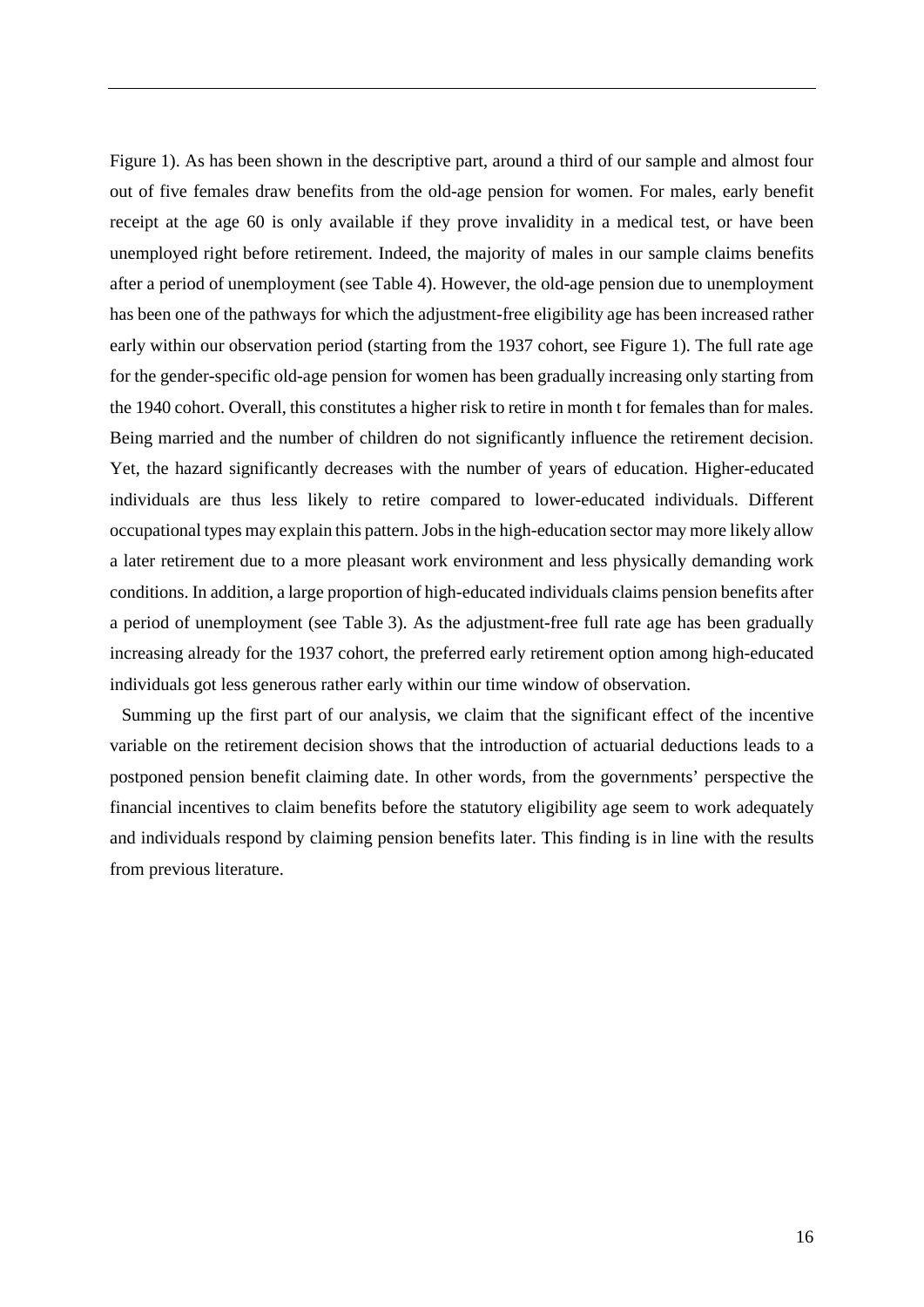| $\bf(1)$<br><b>Variables</b><br><b>HR</b> |                 | (3)<br>p value |
|-------------------------------------------|-----------------|----------------|
|                                           |                 |                |
| $0.985*$                                  | $0.970 - 1.002$ | 0.078          |
| 1.000                                     | $1.000 - 1.000$ | 0.278          |
| $0.624***$                                | $0.471 - 0.825$ | 0.001          |
| 0.921                                     | $0.761 - 1.115$ | 0.399          |
| 1.036                                     | $0.820 - 1.308$ | 0.768          |
| $0.961**$                                 | $0.932 - 0.992$ | 0.014          |
| 0.951                                     | $0.853 - 1.060$ | 0.365          |
|                                           |                 |                |
| 4,710                                     |                 |                |
|                                           |                 | (2)<br>95% CI  |

#### **Table 4: Effect of Incentive on Retirement Decision**

Note: Standard errors in parentheses \*\*\* p<0.01, \*\* p<0.05, \* p<0.1.

Source: Own calculations.

Our second hypothesis claims that workers in physically demanding jobs are more likely to retire early for health reasons and, therefore, respond less to the introduction of actuarial deductions. To prove this hypothesis, we include a dummy variable indicating whether the last job of the main career was physically demanding. We further include an interaction term with the incentive variable to interpret the effect of the financial incentive on the retirement variable in dependency of the degree of physical demand in the last job of the main career (Job.Phys.Dem.\*Incentive). When taking into account the job characteristics, our sample size drops to 3,689 observations since this information is only available for respondents that took part in the retrospective life history interview. The results of the Cox regression are presented in Table 5. We find that working in a physically demanding job increases the hazard by 22%. This statistically significant positive effect shows that individuals with physically demanding jobs at the end of their working careers tend to claim pension benefits earlier. Moreover, an increase in the incentive variable leads to an increase in the hazard rate significantly by almost 4% for persons working in physically demanding jobs, indicating that the flexibility in the reaction to the actuarial deductions is limited. We conclude that the results show the expected pattern indicating that individuals with physically demanding jobs later in life postponed benefit claiming less than workers in non-physically demanding jobs did.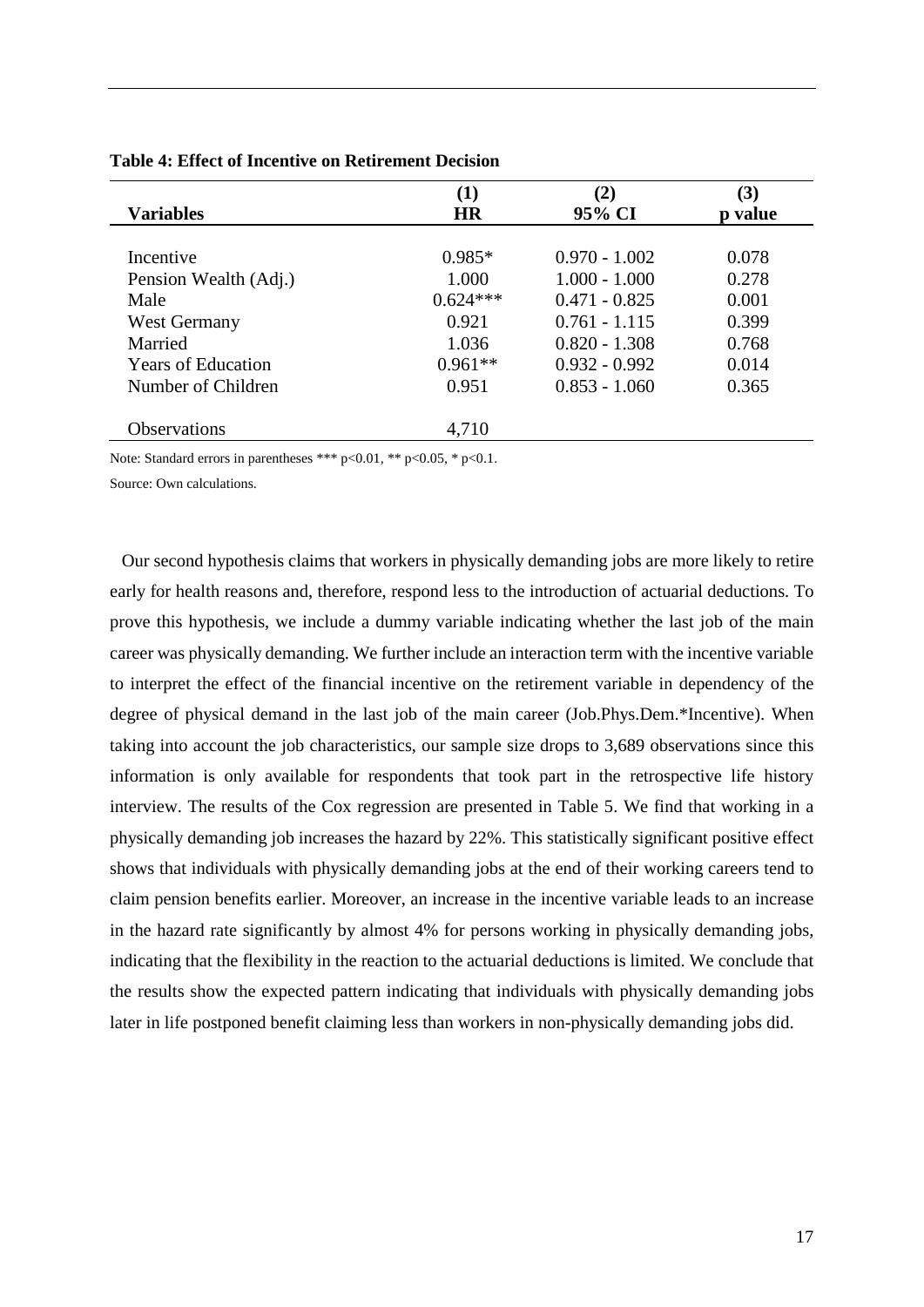|                                               | (1)        | (2)             | (3)     |
|-----------------------------------------------|------------|-----------------|---------|
| <b>Variables</b>                              | <b>HR</b>  | 95% CI          | p value |
|                                               |            |                 |         |
| Incentive                                     | $0.970**$  | $0.945 - 0.996$ | 0.022   |
| Pension Wealth (Adj.)                         | 1.000      | $1.000 - 1.000$ | 0.624   |
| Male                                          | $0.619***$ | $0.447 - 0.857$ | 0.004   |
| <b>West Germany</b>                           | 0.971      | $0.779 - 1.209$ | 0.790   |
| Married                                       | 1.042      | $0.799 - 1.360$ | 0.762   |
| <b>Years of Education</b>                     | $0.969*$   | $0.935 - 1.005$ | 0.091   |
| Number of Children                            | 0.995      | $0.875 - 1.131$ | 0.935   |
| Final Job of Main Career Physically Demanding | $1.221*$   | $0.986 - 1.512$ | 0.067   |
| Job.Phys.Dem.*Incentive                       | $1.032*$   | $0.996 - 1.070$ | 0.079   |
|                                               |            |                 |         |
| <b>Observations</b>                           | 3,689      |                 |         |
|                                               |            |                 |         |

#### **Table 5: Effect of Incentive on Retirement Decision**

Note: Standard errors in parentheses \*\*\* p<0.01, \*\* p<0.05, \* p<0.1.

Source: Own calculations.

#### **5.2 Pension Wealth**

We finally examine whether the two groups – individuals working in physically demanding or nondemanding jobs at the end of the working career – differ in terms of pension wealth. The numbers are displayed in Table 6. Both pension wealth and adjusted pension wealth are lower for individuals working in physically demanding jobs. This reflects the finding from the literature review that individuals in physically demanding jobs are more represented in the group of low earners and, therefore, accumulate less pension wealth until retirement. Health may be an explanation for the earlier exit from the labor market for the individuals in physically demanding jobs. There is a significant difference in the percentage of individuals subjectively reporting that their health suffered due to their job. While only 2% on average report that their health suffered in the group of persons with non-demanding jobs, this fraction amounts to 23% for the individuals in physically demanding jobs. This descriptive evidence supports our second hypothesis that workers in physically demanding jobs are more likely to retire early for health reasons and therefore respond less to the introduction of adjustments.

People in physically demanding jobs seem to have significantly lower pension values than people in non-physically demanding jobs. This is surprising because the pension values are not affected by individual circumstances but set by law. They vary only between East and West Germany and over time. One explanation the reader may accordingly think of could be the retirement year for the two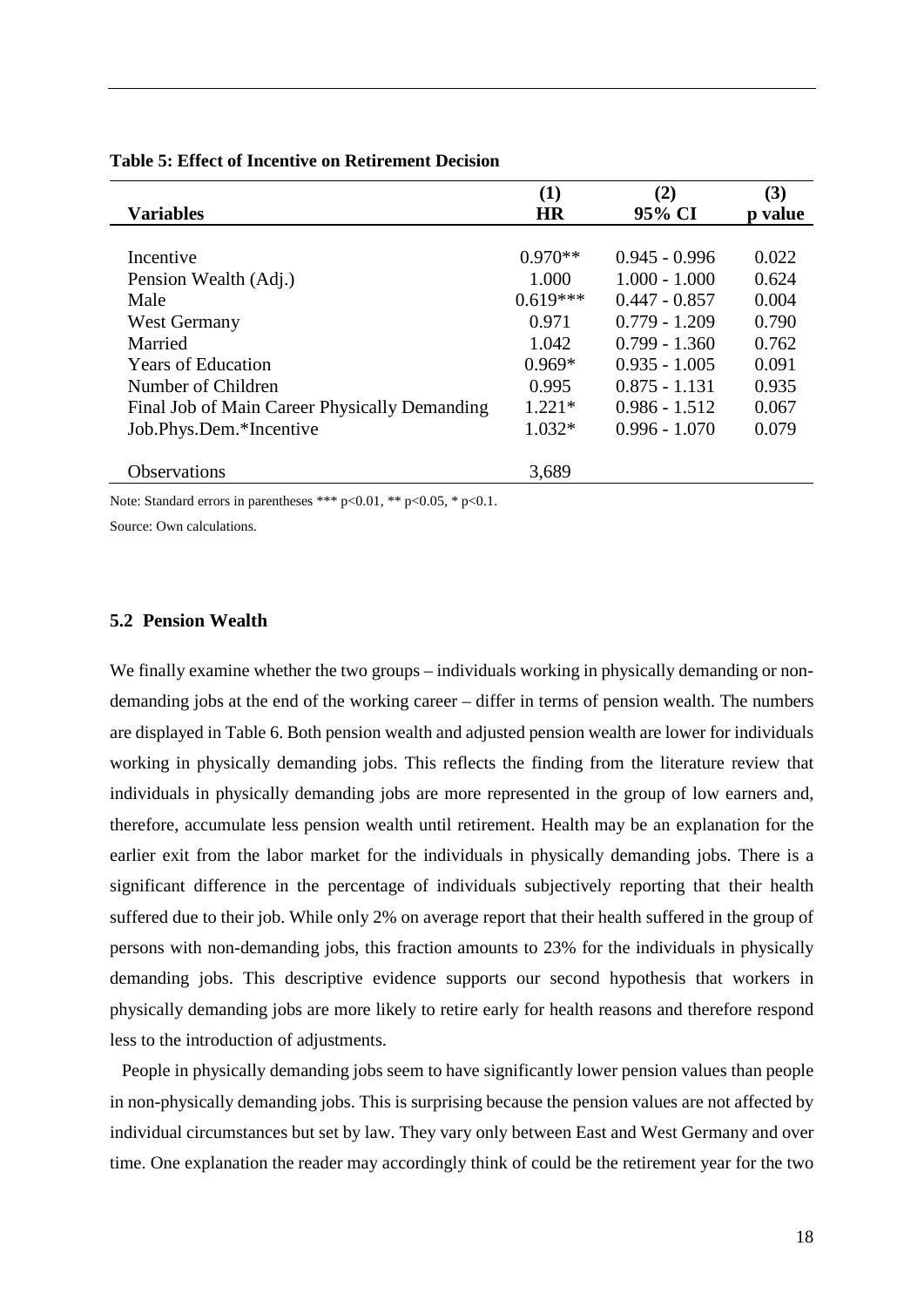subgroups. Comparably higher pension values for one group could be associated with later retirement years. By comparing the mean year of retirement we do not find significant differences though. Time effects therefore should not be the reason for the lower pension values for people in physically demanding jobs. However, the data show a significant difference in the proportions of East and West Germans within the two groups. The group with a physically demanding job comprises more individuals from East Germany. One result of the German reunification has been that pension values are lower in East Germany to account for the former different earning capacities in East and West Germany<sup>11</sup>. This different group composition by region should explain the differences in the pension values between the groups of physically and non-physically demanding iobs. $^{12}$  $^{12}$  $^{12}$ 

|                              | (1)           |        |               | (2)           |             | (3)        |
|------------------------------|---------------|--------|---------------|---------------|-------------|------------|
|                              | physically    |        |               | no physically |             | difference |
|                              | demanding job |        | demanding job |               |             |            |
|                              | mean          | sd     | mean          | sd            | $\mathbf b$ | t          |
| Age at Retirement            | 61.11         | 1.38   | 61.35         | 1.48          | 0.24        | (1.71)     |
| <b>Earnings Points</b>       | 39.82         | 13.23  | 42.35         | 15.99         | 2.53        | (1.77)     |
| <b>Current Pension Value</b> | 24.10         | 2.09   | 24.72         | 1.72          | $0.61***$   | (3.26)     |
| <b>Pension Wealth</b>        | 206,361       | 64,770 | 227,436       | 77,454        | $21,074***$ | (3.03)     |
| Adj. Pension Wealth          | 192,486       | 60,091 | 212,383       | 71,468        | 19,897**    | (3.09)     |
| Left Job due Disability      | 0.13          | 0.34   | 0.10          | 0.31          | $-0.03$     | $(-0.55)$  |
| Health Suffered due Job      | 0.23          | 0.43   | 0.02          | 0.15          | $-0.21$ **  | $(-3.38)$  |
| Year of Retirement           | 2002.01       | 3.78   | 2002.79       | 3.79          | $0.78^*$    | (2.11)     |
| <b>West Germany</b>          | 0.63          | 0.48   | 0.74          | 0.44          | $0.11*$     | (2.46)     |
|                              |               |        |               |               |             |            |
| Observations                 | 199           |        | 219           |               | 418         |            |

**Table 6: Group Characteristics by Physical Demand of the Job**

Source: Own calculations.

l

<span id="page-21-0"></span><sup>&</sup>lt;sup>11</sup> A time series comparison of current pension values for East and West Germany can be found in Deutsche Rentenversicherung Bund (2017).

<span id="page-21-1"></span> $12$  As a robustness test, we exclude the observations for East Germany from the analysis (see Appendix C). The repetition of the group characteristics by physical demand of job shows that the significant differences for the (adjusted) pension wealth and for the variable "health suffered due to job" remain (see Table C.1). Moreover, we repeat the survival analysis as well: The results are robust in size. However, the effects are less significant due to the smaller sample size (see Table C.2 and Table C.3).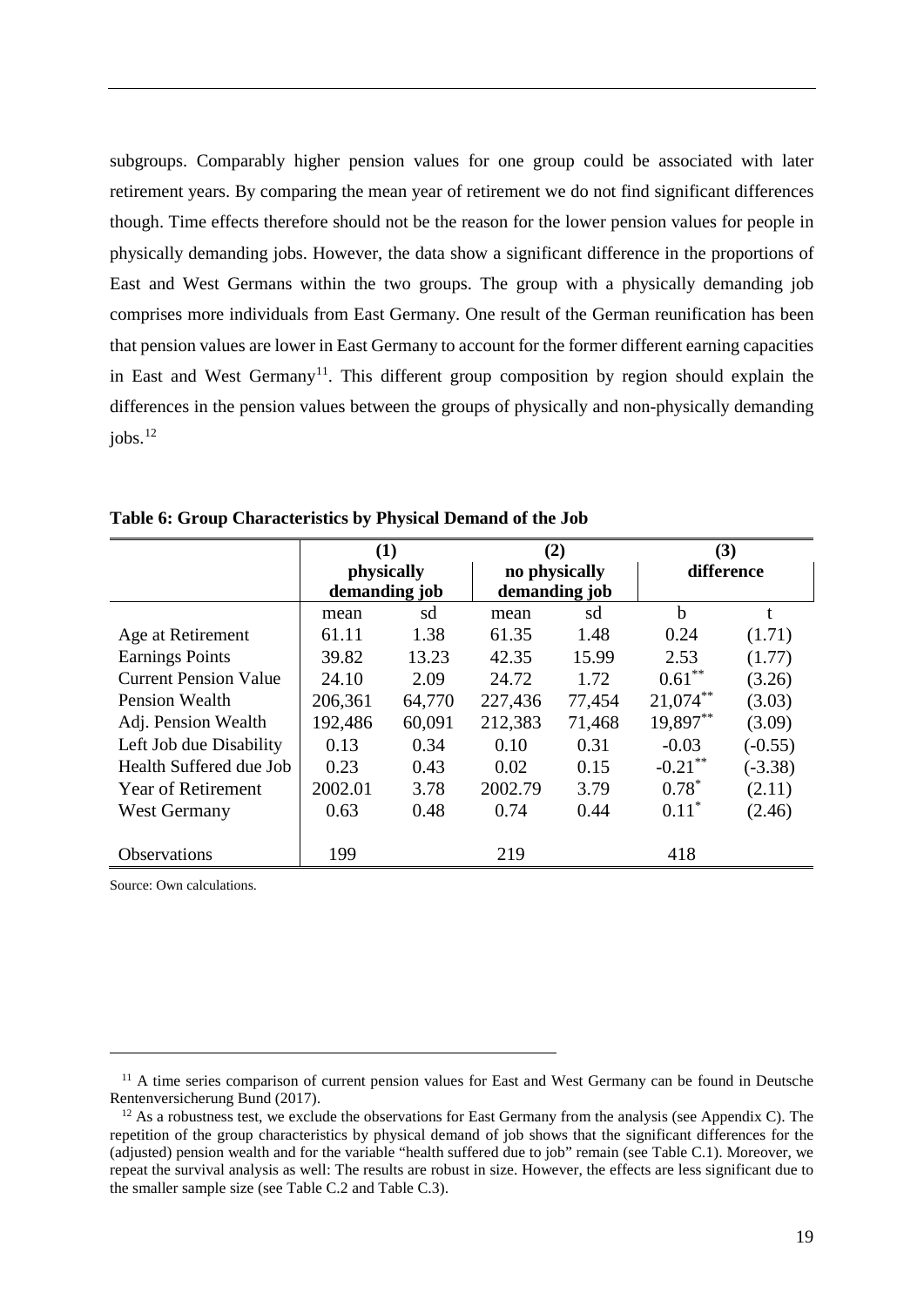#### **6. CONCLUSION**

The aim of this paper is to investigate the individual response in pension claiming behavior with respect to varying financial incentives in the German public pension system with a special focus on reform effect heterogeneity. The specific research question is whether individuals postponed benefit claiming as a reaction to the introduction of actuarial deductions with the 1992 pension reform and whether there are differences in the claiming responses for individuals working in physically demanding jobs compared to individuals in non-physically demanding occupations.

We calculate the duration after age 60 until pension benefit claiming by estimating hazard rates using Cox proportional hazard regressions on the base of the dataset SHARE-RV and find that the introduction of actuarial deductions leads to a postponed pension benefit claiming date. More specifically, an increase in the incentive variable by one unit decreases the hazard to claim benefits in month t significantly by about 3%. This result is in line with former research findings. Our second hypothesis states that workers in physically demanding jobs respond less to the introduction of adjustments leading to less postponement than for workers in non-physically demanding jobs. The data support the second hypothesis: We find that individuals working in physically demanding jobs actually postponed benefit claiming less than workers in non-physically demanding jobs did.

The database of this project forms both the strength and the weakness of the paper. On the one hand, the combination of monthly administrative data and information from the regular SHARE waves build a rich data source, perfectly suited for our research purpose. On the other hand, the small sample size limits the scope for deeper analyses and additional robustness checks. The restriction on West Germany, for instance, yields similar results but loses precision of the estimates. Another limitation is the external validity of the analysis. While the reform of 1992 provides a quasi-experimental setting for the identification of the causal effect of financial incentives on the retirement decision, it has limited informative value for other cohorts and other circumstances. We can conclude that the introduction of actuarial deductions with the 1992 reform led to a postponement of retirement as intended by the reform. Further, we find that workers in physically demanding jobs respond less to the introduction of adjustments, most likely for health reasons. This can help policymakers to design effective future reforms and interventions taking into account the heterogeneous effects for different occupational groups.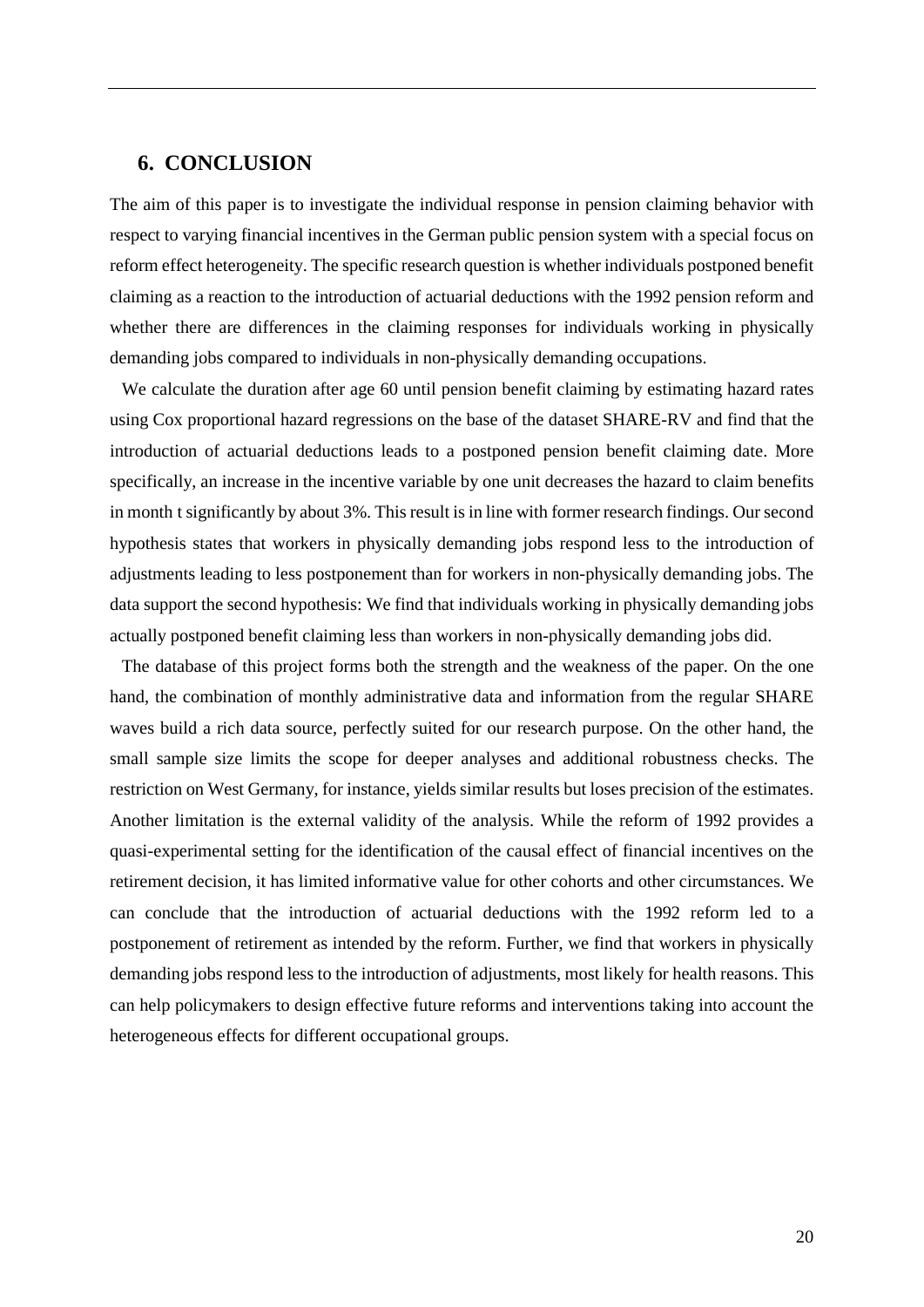#### **REFERENCES**

- Angrisani, M., Hurd, M. D., Meijer, E., Parker, A. M., and S. Rohwedder (2013). 'Labor Force Transitions at Older Ages: The Roles of Work Environment and Personality', *Ann Arbor MI: University of Michigan Retirement Research Center (MRRC) Working Paper*, 2013-295.
- Borg, V. and T. S. Kristensen (2000). 'Social class and self-rated health: can the gradient be explained by differences in life style or work environment?', *Social Science & Medicine*, 51(7), 1019-1030.
- Börsch-Supan, A. and R. Schnabel (1998). 'Social Security and Declining Labor-Force Participation in Germany', *American Economic Review*, 88(2), 173-178.
- Börsch-Supan, A. and R. Schnabel (1999). 'Social security and retirement in Germany', In: Gruber, J. and D. Wise (eds), *Social Security and Retirement Around the World*, The University of Chicago Press: Chicago, 135–180.
- Börsch-Supan, A. (2000). 'Incentive effects of social security on labor force participation: evidence in Germany and across Europe', *Journal of Public Economics*, 78(1-2), 25-49.
- Börsch-Supan, A. and H. Jürges (2012). ['Disability, Pension Reform, and Early Retirement in](https://ideas.repec.org/h/nbr/nberch/12388.html)  [Germany,](https://ideas.repec.org/h/nbr/nberch/12388.html) [NBER Chapters,](https://ideas.repec.org/s/nbr/nberch.html) in: *[Social Security Programs and Retirement around the World:](https://ideas.repec.org/b/nbr/nberbk/wise11-1.html)  [Historical Trends in Mortality and Health, Employment, and Disability Insurance Participation](https://ideas.repec.org/b/nbr/nberbk/wise11-1.html),* National Bureau of Economic Research, Inc., 277-300.
- Börsch-Supan, A., Brandt, M., Hunkler, C., Kneip, T., Korbmacher, J., Malter, F., Schaan, B., Stuck, S., and S. Zuber (2013). 'Data Resource Profile: the Survey of Health, Ageing and Retirement in Europe (SHARE)', *International Journal of Epidemiology*, 42(4), 992-1001.
- Börsch-Supan, A., Czaplicki, C., Friedel, S., Herold, I., Korbmacher, J. and T. Mika (2018). 'SHARE-RV: Linked Data to Study Aging in Germany', in: Winker, P. (ed.-in-chief), v. Büttner, T., Riphahn, R., Smolny, W. and J. Wagner (eds.), *Jahrbücher für Nationalökonomie und Statistik*, Berlin: De Gruyter.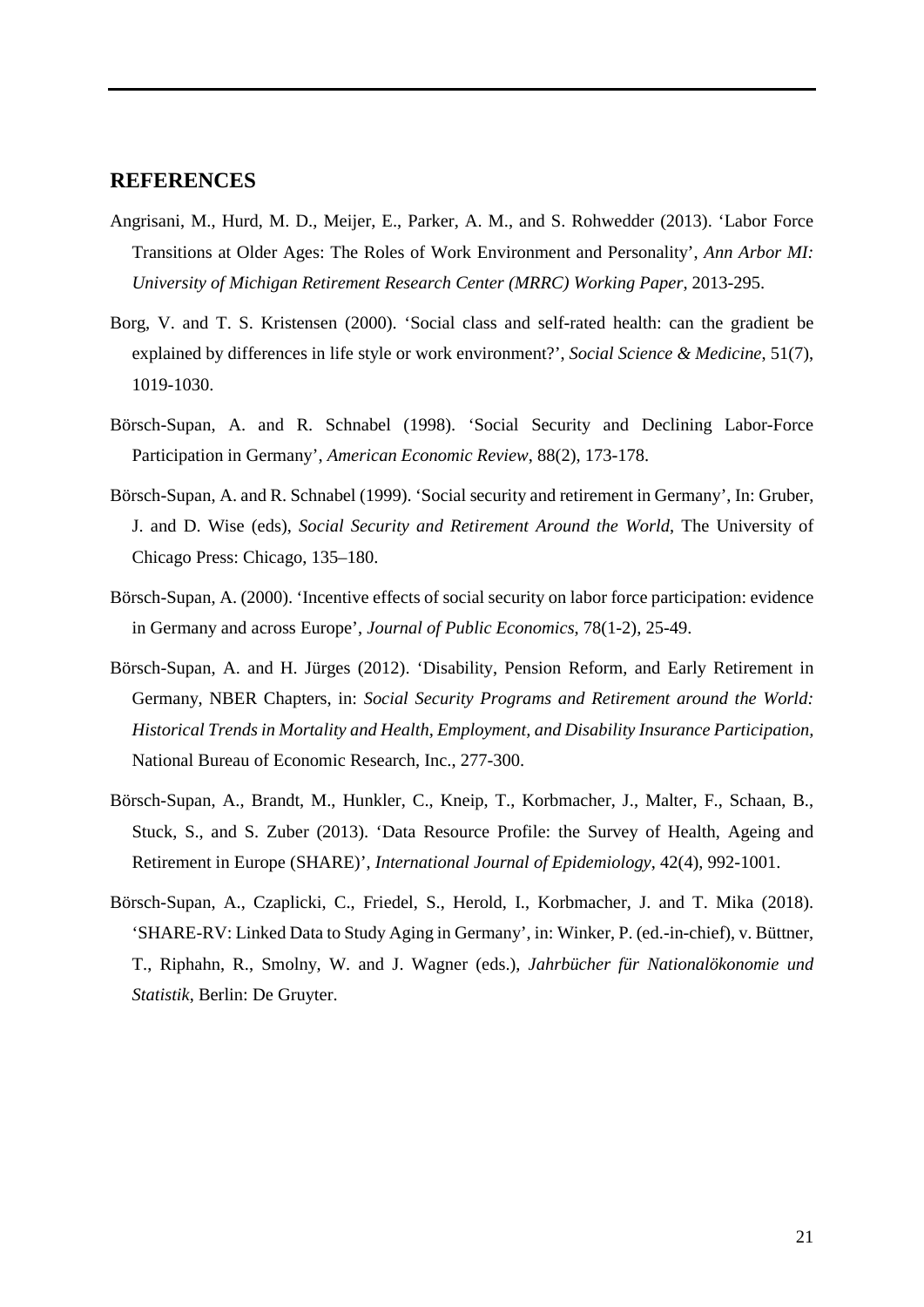- Börsch-Supan, A. and C. Coile (2020). '*Social Security Programs and Retirement around the World: Reforms and Retirement Incentives'*, NBER book series – International Social Security, University of Chicago Press: Chicago.
- Börsch-Supan, A. and C. Coile (eds, in progress). '*Social Security Programs and Retirement around the World: Phase Ten (title TBD)*', NBER book series – International Social Security, University of Chicago Press: Chicago.
- Börsch-Supan, A., Rausch, J. and N. Goll (2019). 'Social security reforms and the changing retirement behavior in Germany', in: Börsch-Supan, A. and C. Coile (eds, 2020), preliminary draft available online at: *<https://www.nber.org/chapters/c14195.pdf>* (Accessed 14 January 2020).
- Börsch-Supan, A., Ferrari, I., Goll, N. and J. Rausch (2020). 'Retirement decisions in Germany: micro-modelling', mimeo, in progress for: Börsch-Supan, A. and C. Coile (eds, in progress), *NBER book series – International Social Security*, University of Chicago Press: Chicago.
- Börsch-Supan, A., Bucher-Koenen, T., Goll, N. and F. Hanemann (2021). 'Targets Missed: Three case studies exploiting the linked SHARE-RV data', *Journal of Pension Economics & Finance*, (Published online before print: DOI: https://doi.org/10.1017/S1474747220000359).
- Coile, C. and J. Gruber (2001). 'Social Security Incentives for Retirement', in Wise, D. A. (ed.), *Themes in the Economics of Aging*, University of Chicago Press: Chicago.
- Cottini, E. (2012). 'Is your job bad for your health? Explaining differences in health at work across gender', *International Journal of Manpower*, 33(3), 301-321.
- Cox, D. R. (1972). 'Regression Models and Life-Tables', *Journal of the Royal Statistical Society: Series B (Methodological)*, 34(2), 187-202.
- Deutsche Rentenversicherung Bund (DRV) (2017). 'Rentenversicherung in Zeitreihen', *DRV-Schriften*, Band 22: Berlin.
- Deutsche Rentenversicherung Bund (DRV) (2020). 'Chronik' available online at: *http://forschung.deutsche-rentenversicherung.de/ForschPortalWeb/ressource?key=chronik* (Accessed 3 July 2020).
- Engels, B., Geyer, J. and P. Haan (2017). 'Pension Incentives and early retirement', *Labour Economics,* 47(C), 216-231.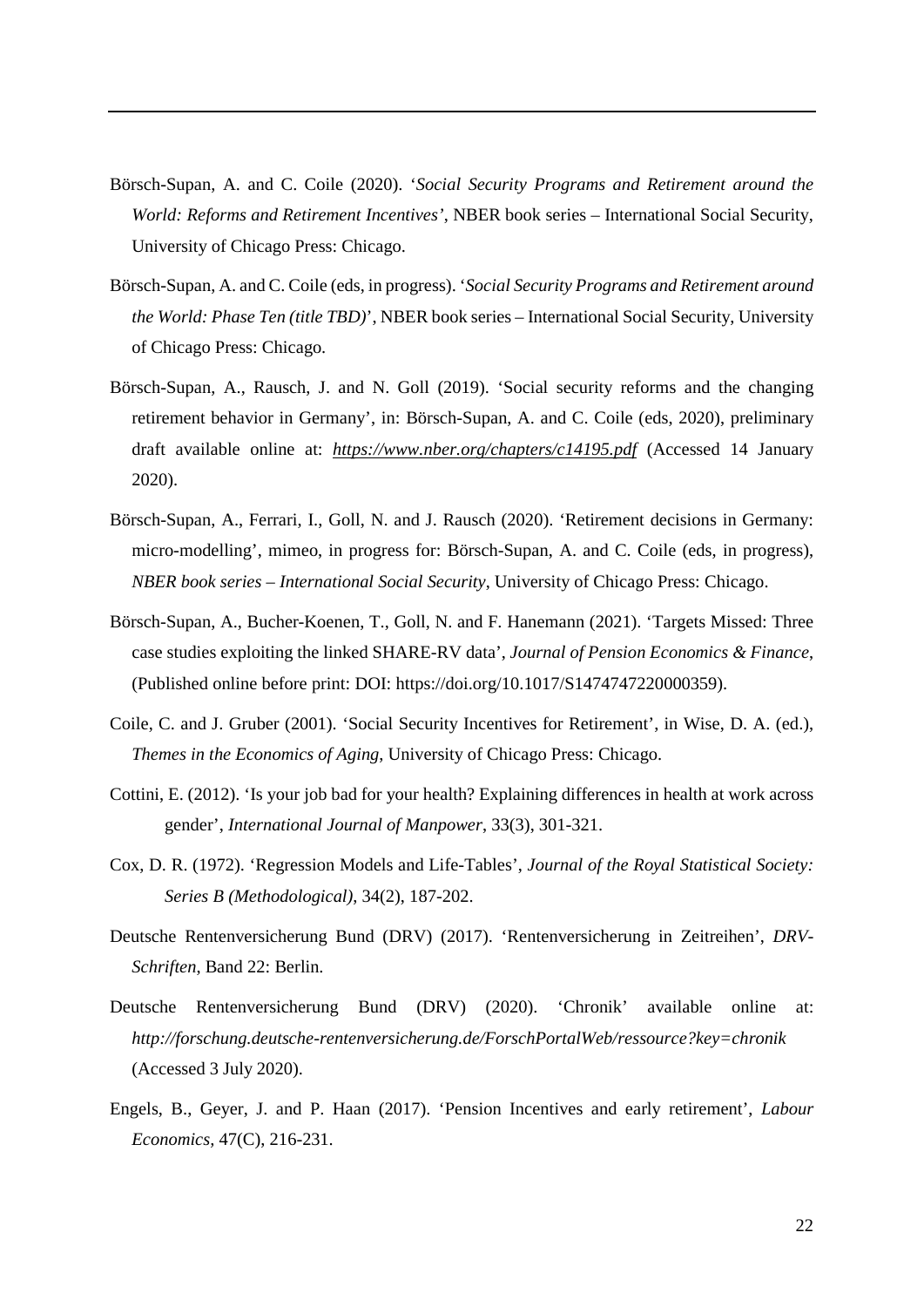- Euwals, R. and E. Trevisan (2014). ['Early retirement and financial incentives: differences between](https://ssrn.com/abstract=1976313)  [high and low wage earners'](https://ssrn.com/abstract=1976313), *Netspar Discussion Paper*, 12/2011-105.
- Forschungsdatenzentrum der Rentenversicherung, Max-Planck-Institut für Sozialrecht und Sozialpolitik (2019). *SHARE-RV. Release version: 7.0.0. SHARE-ERIC. Dataset.* DOI: 10.6103/SHARE.SHARE-RV.700.
- Gasche, M. and J. Rausch (2016). 'Beitragsentwicklung in der Gesetzlichen Krankenversicherung und der Sozialen Pflegeversicherung – Projektionen und Determinanten', *Zeitschrift für Wirtschaftspolitik*, 65(3), 195-238.
- Geyer, J., Haan, P., Hammerschmid, A. and M. Peters (2020). 'Labor Market and Distributional Effects of an Increase in the Retirement Age', *Labour Economics*, 65(C), Article 101817.
- Geyer, J. and C. Welteke (2021). 'Closing routes to retirement for women: how do they respond?', *Journal of Human Resources*, 56(1), 311-341 (Published online before print: DOI:10.3368/jhr.56.1.0717-8947R2).
- Giesecke, M. (2018). 'The Effect of Benefit Reductions on the Retirement Age: The Heterogeneous Response of Manual and Non-Manual Workers', *Review of Income and Wealth,* 64(1), 213-238.
- Gruber, J. and D. A. Wise (eds, 1999). 'Social Security Programs and Retirement Around the World', University of Chicago Press: Chicago.
- Gruber, J. and D. A. Wise (eds, 2004). 'Social Security Programs and Retirement Around the World: Micro Estimation', University of Chicago Press: Chicago.
- Hanel, B. (2010). 'Financial incentives to postpone retirement and further effects on employment Evidence from a natural experiment', *Labour Economics*, 17(3), 474-486.
- Hanel, B. (2012). 'The Effect of Disability Pension Incentives on Early Retirement Decisions'. *Labour Economics*, 19(4), 595-607.
- Hanel, B. and R.T. Riphahn, (2012). 'The timing of retirement New evidence from Swiss female workers'. *Labour Economics*, 19(5), 718-728.
- Holthausen, A., Rausch, J., and C.B. Wilke (2012). 'MEA-PENSIM 2.0: "Weiterentwicklung eines Rentensimulationsmodells, Konzeption und ausgewählte Anwendungen"', *MEA-Discussion Paper*, 3-2012, Munich.
- Hurd, M. D. (1990). ['Research on the Elderly: Economic Status, Retirement, and Consumption and](https://ideas.repec.org/a/aea/jeclit/v28y1990i2p565-637.html)  [Saving'](https://ideas.repec.org/a/aea/jeclit/v28y1990i2p565-637.html), *[Journal of Economic Literature](https://ideas.repec.org/s/aea/jeclit.html)*, American Economic Association, 28(2), 565-637.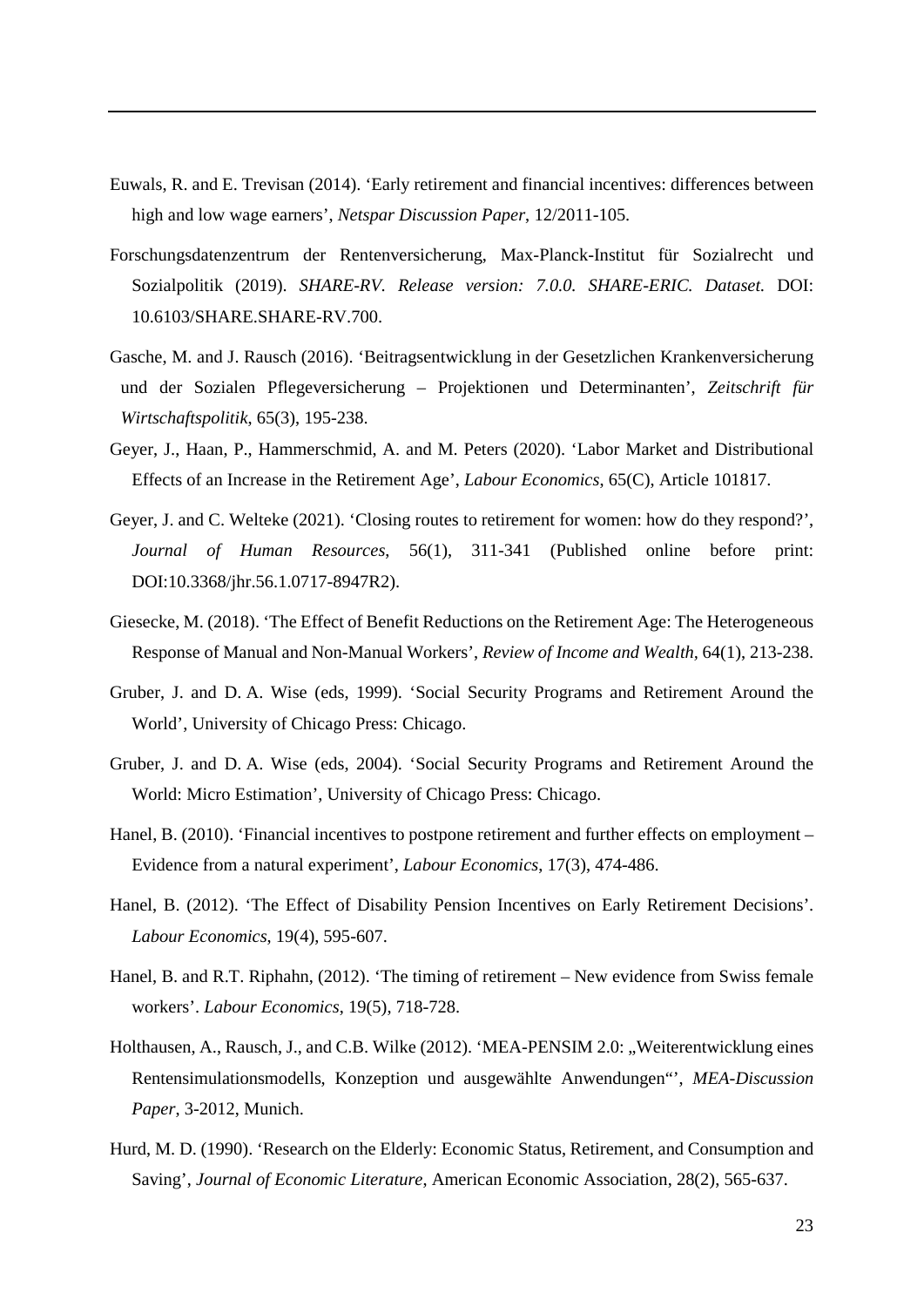- Korrektur des Rentenreformgesetzes (1999). 'Gesetz zu Korrekturen in der Sozialversicherung und zur Sicherung der Arbeitnehmerrechte', Vom 19. Dezember 1998, *Bundesgesetzblatt (BGBl) Teil I*, No. 85, 3843–3852, Bonn.
- Moreira, A., Azevedo, A.B. and L.P. Manso (2018). 'Reducing early retirement in Europe: Do working conditions matter?' *[Journal of Population Ageing](https://link.springer.com/journal/12062)*, 11(3), 265–284.
- OECD (2017a). 'Pensions at a Glance 2017: OECD and G20 indicators', *OECD Publishing:* Paris.
- OECD (2017b). 'OECD Employment Outlook 2017', *OECD Publishing*: Paris.
- Rentenreformgesetz (1999). 'Gesetz zur Reform der gesetzlichen Rentenversicherung', Vom 16. Dezember 1997, *Bundesgesetzblatt (BGBl) Teil I*, No. 85, 2998–3038, Bonn.
- Riphahn, R. T. and R. Schrader (2020). 'Institutional reforms of 2006 and the dramatic rise in oldage employment', *Industrial & Labor Relations Review*, 73(5), 1185-1225.
- Robroek, S.J.W., Schuring, M., Croezen, S., Stattin, M. and A. Burdorf (2013). 'Poor health, unhealthy behaviors, and unfavorable work characteristics influence pathways of exit from paid employment among older workers in Europe: a four year follow-up study', *Scandinavian Journal of Work, Environment & Health*, 39(2), 125-133.
- Rodriguez, E. (2002). 'Marginal employment and health in Britain and Germany: Does unstable employment predict health?', *Social Science & Medicine,* 55(6), 963-979.
- Seibold, A. (2019). 'Reference Points for Retirement Behavior: Evidence from German Pension Discontinuities', *CESifo Working Paper No. 7799*, CESifo: Munich; forthcoming, *American Economic Review*.
- Siegrist, J., Wahrendorf, M., von dem Knesebeck, O., Jürges, H. and A. Börsch-Supan (2006). 'Quality of work, well-being, and intended early retirement of older employees – baseline results from the SHARE Study', *European Journal of Public Health*, 17(1), 62-68.
- Smith, R. (1976). 'The Occupational Safety and Health Act' Washington, D.C.: American Enterprise Institute.
- Thaler, R. and S. Rosen (1976). ['The value of saving a life: evidence from the labor market,](https://ideas.repec.org/h/nbr/nberch/3964.html) [NBER](https://ideas.repec.org/s/nbr/nberch.html)  [Chapters,](https://ideas.repec.org/s/nbr/nberch.html) in: *[Household Production and Consumption](https://ideas.repec.org/b/nbr/nberbk/terl76-1.html)*, National Bureau of Economic Research, Inc., 265-302,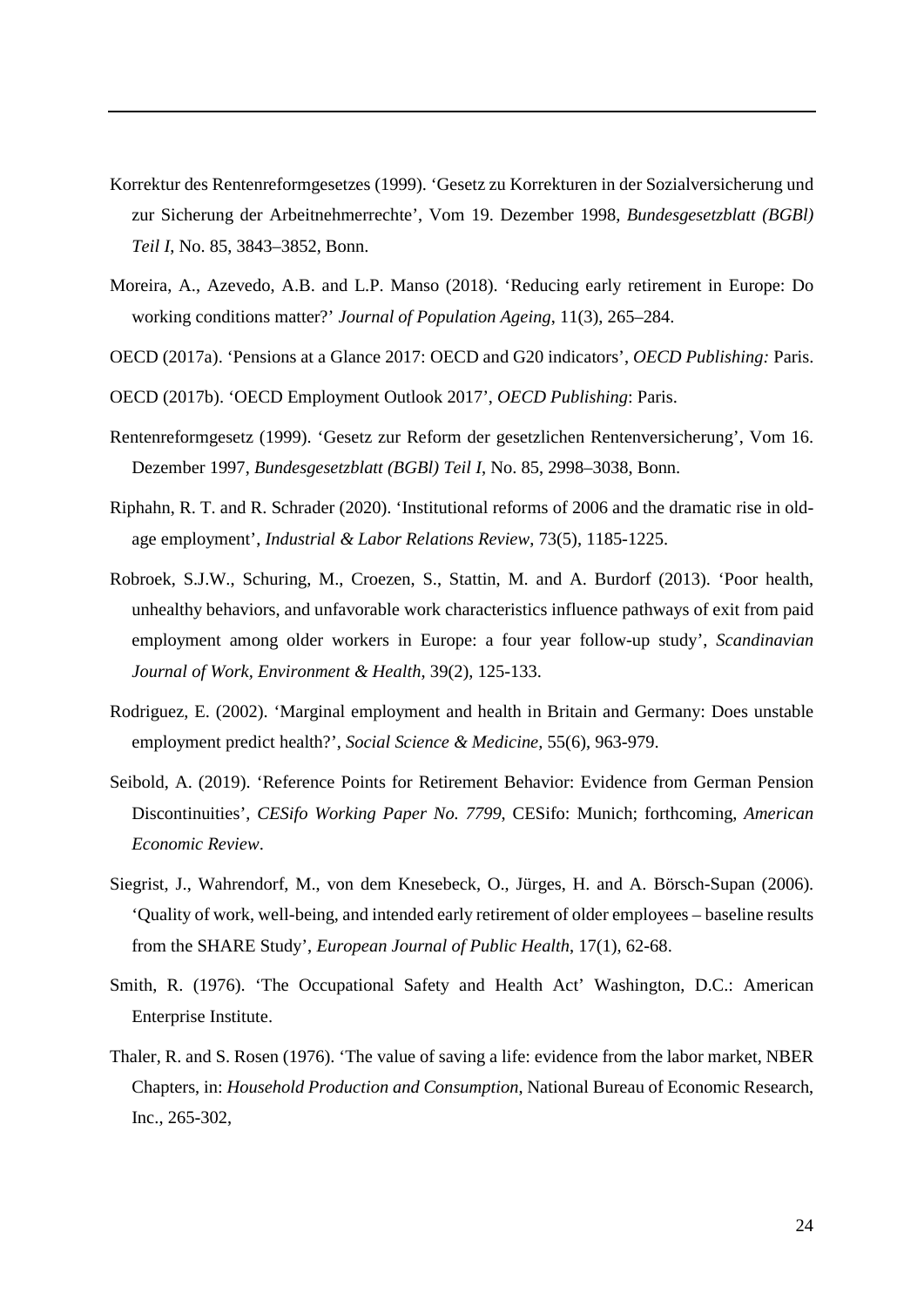- Wachstums- und Beschäftigungsförderungsgesetz (1996). 'Gesetz zur Umsetzung des Programms für mehr Wachstum und Beschäftigung in den Bereichen der Rentenversicherung und Arbeitsförderung', Vom 25. September 1996, *Bundesgesetzblatt (BGBl) Teil I*, No. 48, 1461– 70, Bonn.
- Wahrendorf, M., Sembajwe, G., Zins, M., Berkman, L., Goldberg, M., and J. Siegrist, (2012). 'Long-term effects of psychosocial work stress in midlife on health functioning after labor market exit — results from the GAZEL study', *The Journals of Gerontology, Series B: Psychological Sciences and Social Sciences,* 67(4), 471-480.
- Ye, H. (2018). 'The effect of pension subsidies on retirement timing of older women: evidence from a regression kink design', *IZA Discussion Paper*, No. 11831, IZA - Institute of Labor Economics: Bonn.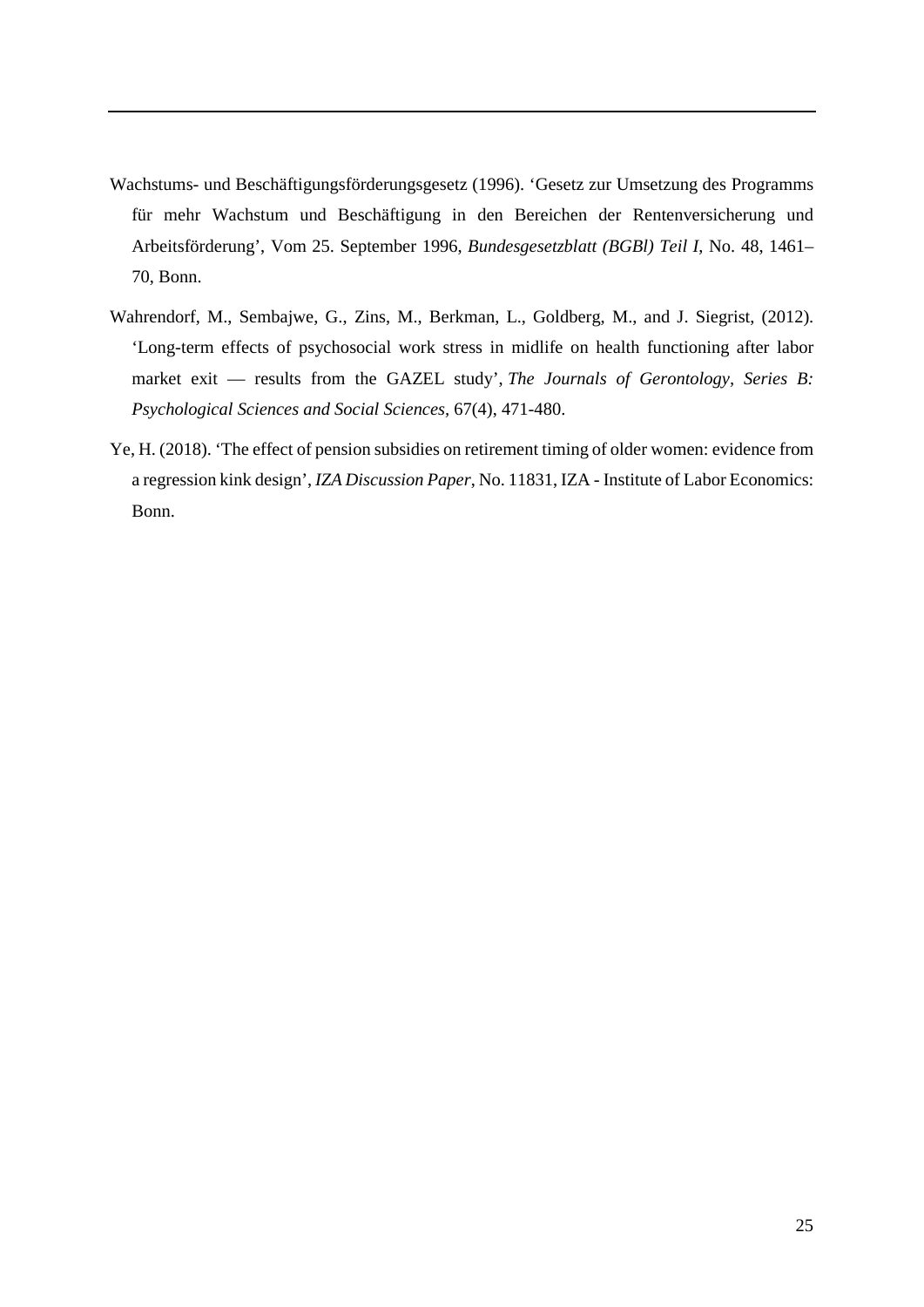#### **APPENDIX**

#### **A. Test of Proportional Hazard Assumption**

## **roh chi2 Prob>chi2** Incentive -0.03796 0.75 0.3857 Pension Wealth -0.03113 0.37 0.5423 Male 0.06841 1.95 0.1630 West Germany 0.05083 1.11 0.2928 Married 0.02996 0.37 0.5451 Years of Education 0.06618 1.76 0.1848 Number of Children 0.03831 0.66 0.4174 Job Physically Demanding 0.00572 0.01 0.9078 Incentive\*Job Physically Demanding 0.00330 0.01 0.9413 Global test 6.69 0.6696

#### **Table A.1: Test using Schoenfeld Residuals**

Source: Own calculations.

We use Schoenfeld residuals to test the proportional hazard assumption and produce both covariatespecific and global tests. We can see that there is no evidence that the proportional-hazards assumption has been violated.

In addition, Figure A.1 displays lines that are parallel, implying that the proportional-hazards assumption for treatment has not been violated. This is confirmed in Figure A.2, where the observed values and predicted values are close together.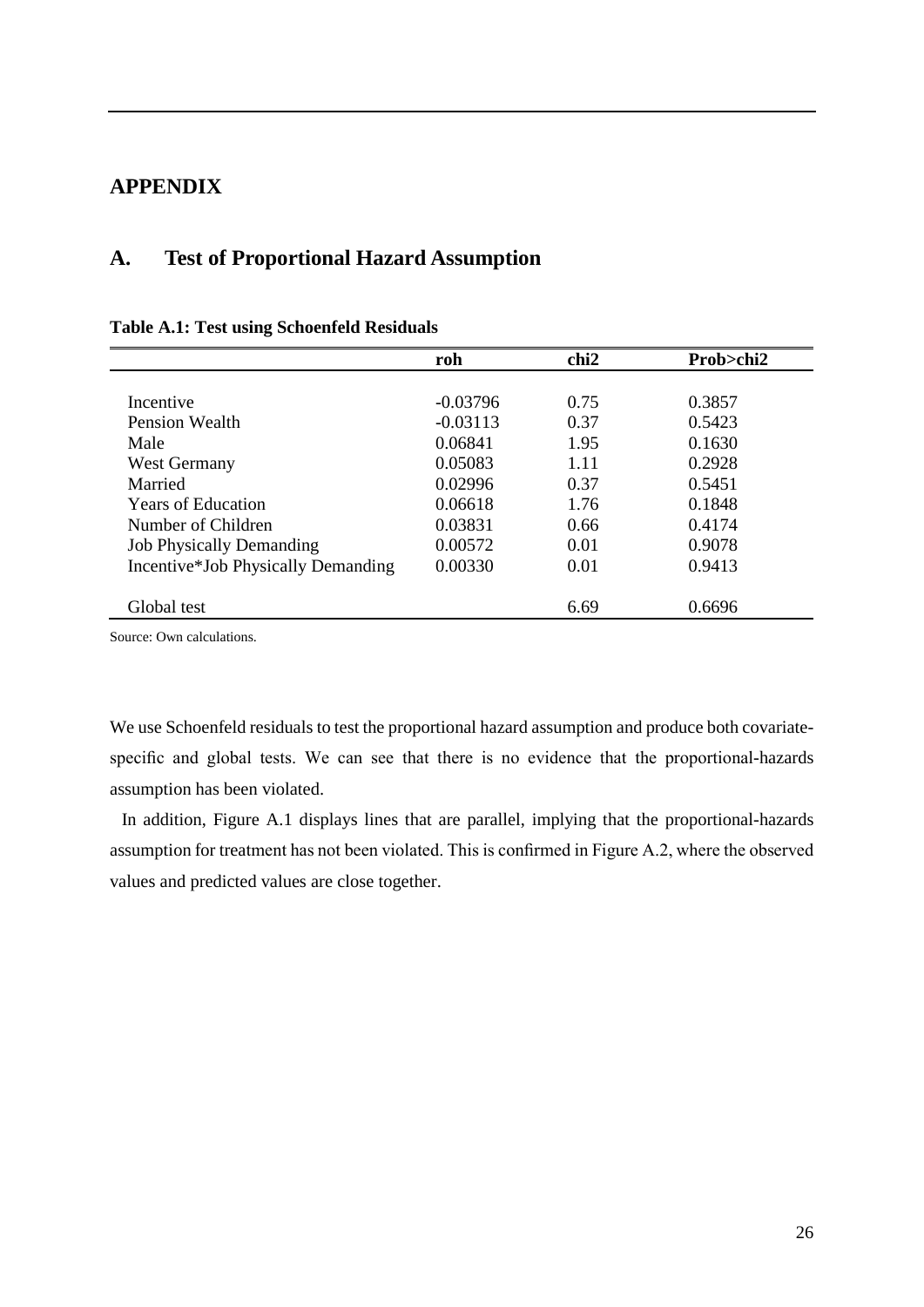

**Figure A.1: Log-log Plot of Survival**

Source: Own calculations.

**Figure A.2: Kaplan–Meier and Predicted Survival Plot**

phys\_demanding = 0



phys\_demanding = 1

÷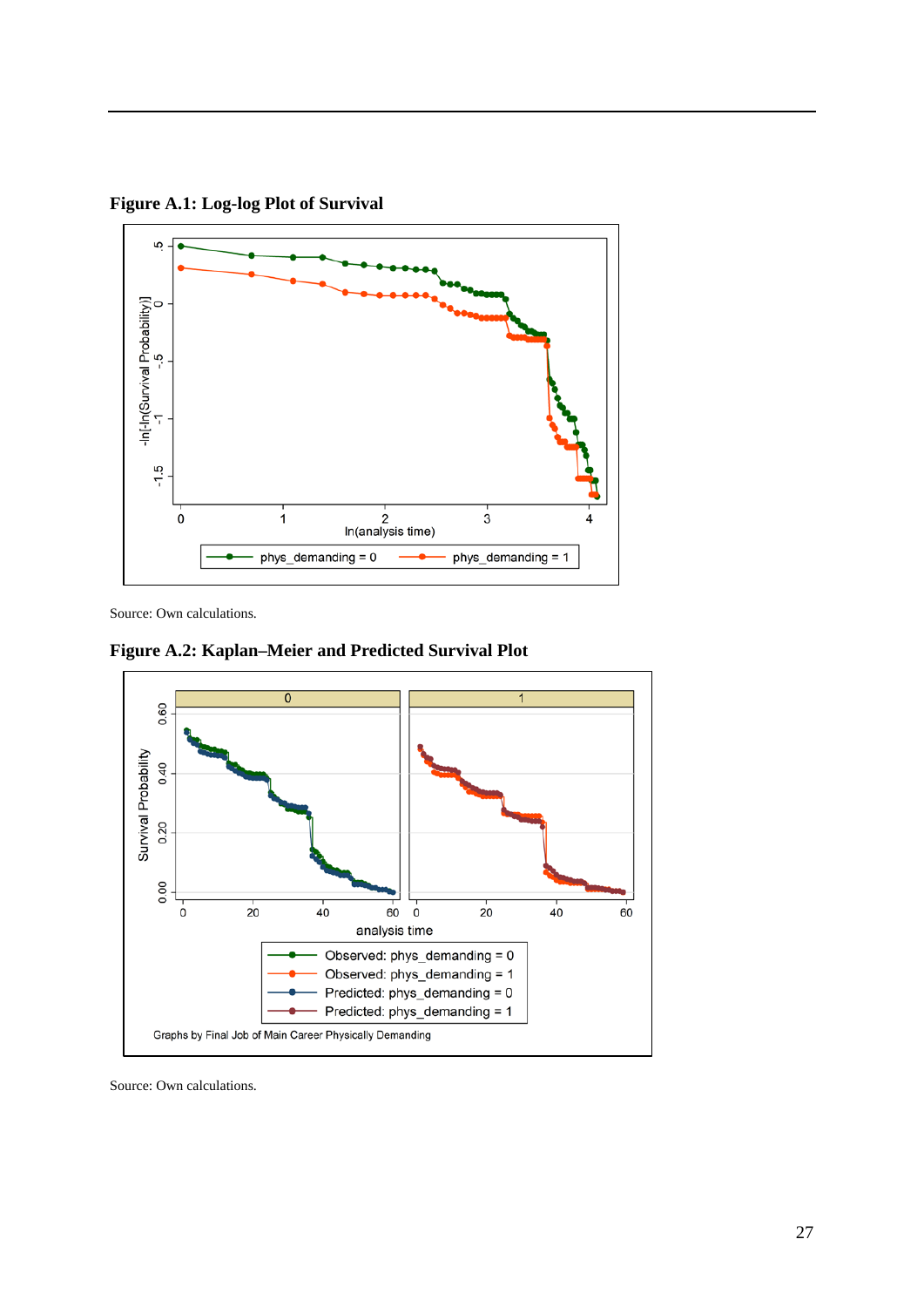# **B. Robustness Test with Alternative Measure of Individual Earnings History**

| <b>VARIABLES</b>          | (1)<br><b>HR</b> | $\bf(2)$<br>95% CI | (3)<br>p value |  |
|---------------------------|------------------|--------------------|----------------|--|
|                           |                  |                    |                |  |
| Incentive                 | $0.985*$         | $0.969 - 1.001$    | 0.061          |  |
| Earnings Points/Year      | 0.940            | $0.024 - 36.661$   | 0.974          |  |
| Male                      | $0.642***$       | $0.480 - 0.860$    | 0.003          |  |
| <b>West Germany</b>       | 0.915            | $0.756 - 1.107$    | 0.359          |  |
| Married                   | 1.031            | $0.817 - 1.302$    | 0.795          |  |
| <b>Years of Education</b> | $0.962**$        | $0.932 - 0.993$    | 0.015          |  |
| Number of Children        | 0.944            | $0.846 - 1.053$    | 0.299          |  |
| <b>Observations</b>       | 4,710            |                    |                |  |

#### **Table B.1: Effect of Incentive on Retirement Decision**

Note: Standard errors in parentheses \*\*\* p<0.01, \*\* p<0.05, \* p<0.1.

Source: Own calculations.

|                                               | (1)        | (2)             | (3)     |
|-----------------------------------------------|------------|-----------------|---------|
| <b>VARIABLES</b>                              | <b>HR</b>  | 95% CI          | p value |
|                                               |            |                 |         |
| Incentive                                     | $0.969**$  | $0.944 - 0.995$ | 0.020   |
| Earnings Points/Year                          | 0.462      | $0.006 - 33.48$ | 0.724   |
| Male                                          | $0.641***$ | $0.457 - 0.898$ | 0.010   |
| West Germany                                  | 0.967      | $0.777 - 1.205$ | 0.767   |
| Married                                       | 1.038      | $0.796 - 1.355$ | 0.783   |
| <b>Years of Education</b>                     | $0.970*$   | $0.935 - 1.006$ | 0.099   |
| Number of Children                            | 0.991      | $0.871 - 1.127$ | 0.888   |
| Final Job of Main Career Physically Demanding | 1.196      | $0.965 - 1.482$ | 0.101   |
| Job.Phys.Dem.*Incentive                       | $1.032*$   | $0.996 - 1.070$ | 0.079   |
|                                               |            |                 |         |
| <b>Observations</b>                           | 3,689      |                 |         |

#### **Table B.2: Effect of Incentive on Retirement Decision Including Job Variable**

Note: Standard errors in parentheses \*\*\* p<0.01, \*\* p<0.05, \* p<0.1.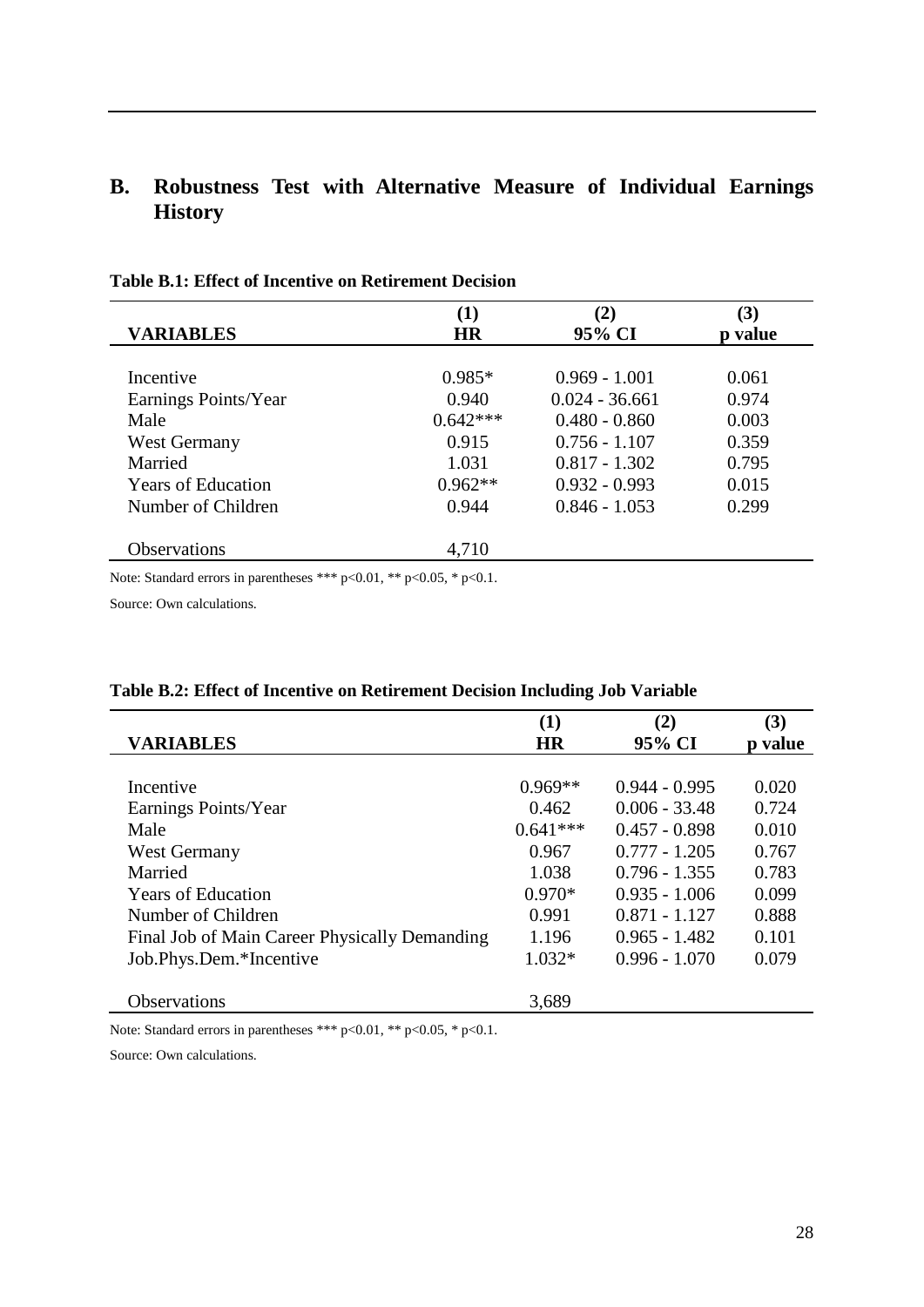# **C. Robustness Test with West Germany only**

|                              | (1)<br>physically<br>demanding job |        | (2)<br>no physically<br>demanding job |        | (3)<br>difference |           |
|------------------------------|------------------------------------|--------|---------------------------------------|--------|-------------------|-----------|
|                              | mean                               | sd     | mean                                  | sd     | b                 |           |
| Age at Retirement            | 61.29                              | 1.47   | 61.33                                 | 1.44   | 0.05              | (0.26)    |
| <b>Earnings Points</b>       | 39.03                              | 15.54  | 42.90                                 | 17.56  | $3.87*$           | (1.97)    |
| <b>Current Pension Value</b> | 25.48                              | 0.95   | 25.54                                 | 0.95   | 0.06              | (0.55)    |
| <b>Pension Wealth</b>        | 208,802                            | 76,379 | 232,901                               | 84,100 | $24,100^*$        | (2.54)    |
| Adj. Pension Wealth          | 194,627                            | 70,831 | 216,476                               | 76,837 | 21,848*           | (2.50)    |
| Left job due Disability      | 0.13                               | 0.34   | 0.07                                  | 0.25   | $-0.07$           | $(-1.17)$ |
| Health Suffered due Job      | 0.25                               | 0.44   | 0.02                                  | 0.13   | $-0.23***$        | $(-2.93)$ |
| <b>Year of Retirement</b>    | 2002.43                            | 3.77   | 2002.63                               | 3.69   | 0.20              | (0.44)    |
| Observations                 | 125                                |        | 162                                   |        | 287               |           |

**Table C.1: Group Characteristics by Physical Demand of the Job**

Source: Own calculations.

| <b>VARIABLES</b>          | $\bf(1)$<br><b>HR</b> | $\bf (2)$<br>95% CI | (3)<br>p value |
|---------------------------|-----------------------|---------------------|----------------|
|                           |                       |                     |                |
| Incentive                 | 0.990                 | $0.971 - 1.010$     | 0.339          |
| Pension Wealth (Adj.)     | $1.000***$            | $1.000 - 1.000$     | 0.006          |
| Male                      | $0.472***$            | $0.335 - 0.663$     | 0.000          |
| Married                   | 1.155                 | $0.865 - 1.543$     | 0.330          |
| <b>Years of Education</b> | $0.963*$              | $0.926 - 1.001$     | 0.055          |
| Number of Children        | 0.952                 | $0.835 - 1.085$     | 0.460          |
|                           |                       |                     |                |
| <b>Observations</b>       | 3,386                 |                     |                |

#### **Table C.2: Effect of Incentive on Retirement Decision**

Note: Standard errors in parentheses \*\*\* p<0.01, \*\* p<0.05, \* p<0.1.